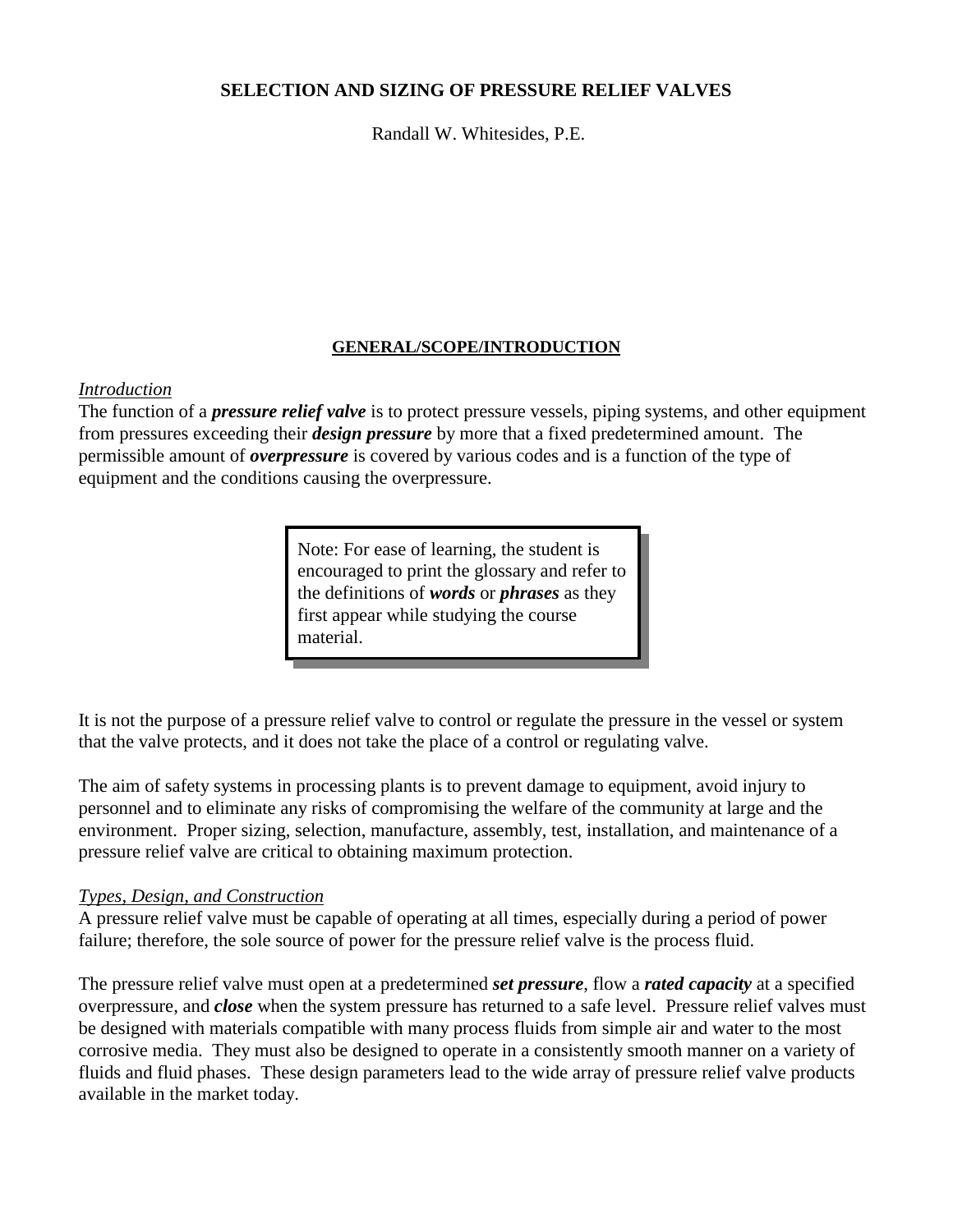

**FIGURE 1** - **TWO TYPES OR RELIEF VALVES**

The standard design *safety relief valve* is spring loaded with an adjusting ring for obtaining the proper *blowdown* and is available with many optional accessories and design features. Refer to Figure 1 for cross-sectional views of typical valves. The bellows and balanced bellows design isolate the process fluid from the bonnet, the spring, the stem, and the stem bushing with a bellows element. Jacketed valve bodies are available for applications requiring steam or heat transfer mediums to maintain viscosity or prevent freezing. *Pilot-operated valves* are available with the set pressure and blowdown control located in a separate control pilot. This type of valve uses the line pressure through the control pilot to the piston in the main relief valve and thereby maintains a high degree of tightness, especially as the set pressure is being approached. Another feature of the pilot-operated valve is that it will permit a blowdown as low as 2 %. The disadvantage of this type of valve is its vulnerability to contamination from foreign matter in the fluid stream.

### **CODES AND STANDARDS**

# *Introduction*

Since pressure relief valves are safety devices, there are many Codes and Standards in place to control their design and application. The purpose of this section of the course is to familiarize the student with and provide a brief introduction to some of the Codes and Standards which govern the design and use of pressure relief valves. While this course scope is limited to ASME Section VIII, Division 1, the other Sections of the Code that have specific pressure relief valve requirements are listed below. The portions of the Code that are within the scope of this course are indicated in red: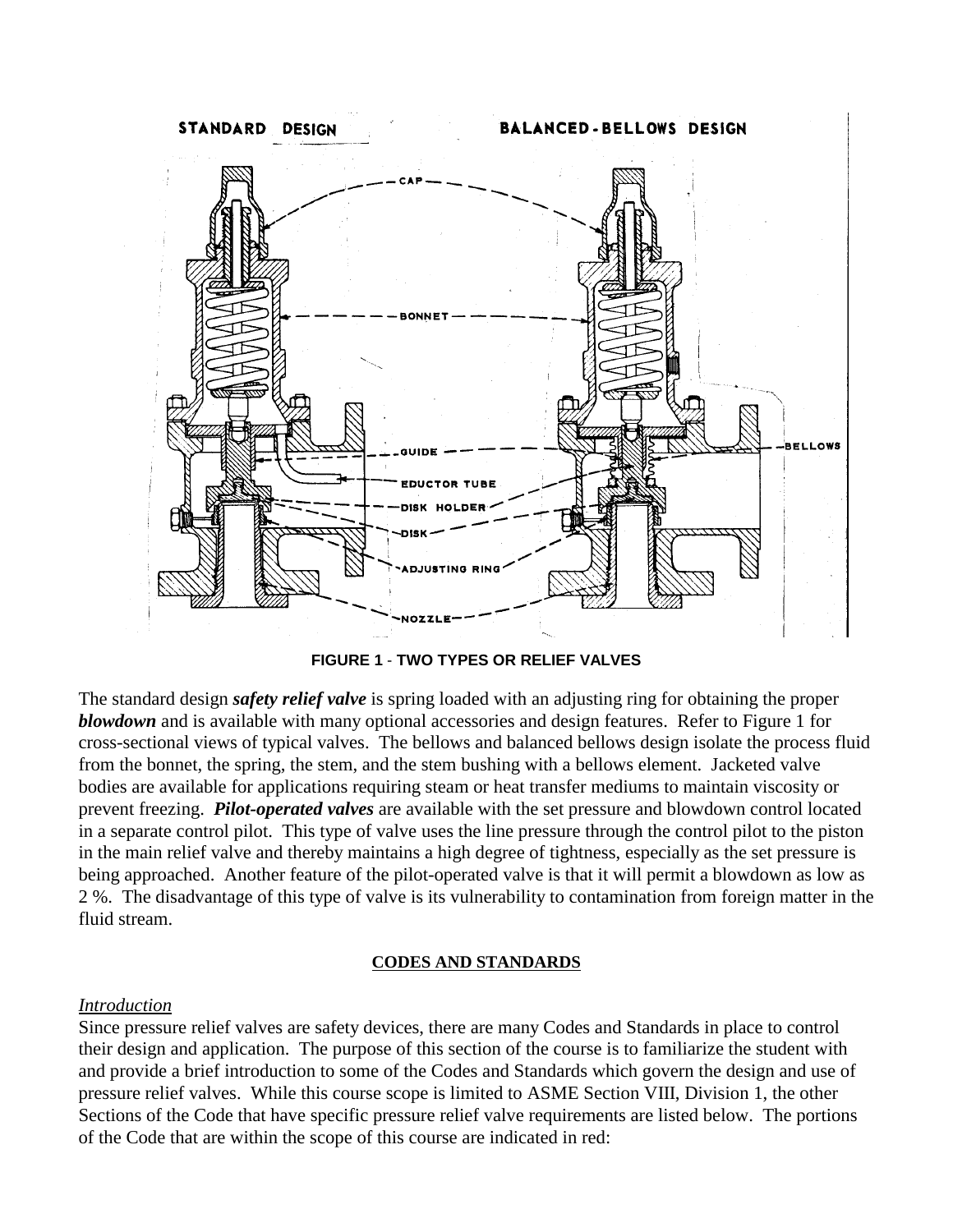# *List of Code Sections Pertaining to Pressure Relief Valves*

| Section I                 | <b>Power Boilers</b>                                            |
|---------------------------|-----------------------------------------------------------------|
| Section III, Division 1   | <b>Nuclear Power Plant Components</b>                           |
| <b>Section IV</b>         | <b>Heating Boilers</b>                                          |
| Section VI                | Recommended Rules for the Care and Operation of Heating Boilers |
| Section VII               | Recommended Rules for the Care of Power Boilers                 |
| Section VIII, Division 1  | <b>Pressure Vessels</b>                                         |
| Appendix 11               | <b>Capacity Conversions for Safety Valves</b>                   |
| Appendix M                | <b>Installation and Operation</b>                               |
| Section VIII, Division 2  | <b>Pressure Vessels - Alternative Rules</b>                     |
| B31.3, Chapter II, Part 3 | Power Piping - Safety and Relief Valves                         |
| B31.3, Chapter II, Part 6 | Power Piping - Pressure Relief Piping                           |

ASME specifically states in Section VIII, Division 1, paragraph UG-125 (a) "All pressure vessels within the scope of this division, irrespective of size or pressure, shall be provided with pressure relief devices in accordance with the requirements of UG-125 through UG-137."

Reference is made to the ASME Boiler and Pressure Vessel Code, Section VIII, Division 1. The information in this course is NOT to be used for the application of overpressure protection to power boilers and nuclear power plant components that are addressed in the Code in Section I and Section III respectively. The student should understand that the standards listed here are not all inclusive and that there exists specific standards for the storage of chlorine, ammonia, compressed gas cylinders, and the operation of refrigeration units, among probable others.

# *A Brief History of the ASME Code*

Many states began to enact rules and regulations regarding the construction of steam boilers and pressure vessels following several catastrophic accidents that occurred at the turn of the twentieth century that resulted in large loss of life. By 1911 it was apparent to manufacturers and users of boilers and pressure vessels that the lack of uniformity in these regulations between states made it difficult to construct vessels for interstate commerce. A group of these interested parties appealed to the Council of the American Society of Mechanical Engineers to assist in the formulation of standard specifications for steam boilers and pressure vessels. (The American Society of Mechanical Engineers was organized in 1880 as an educational and technical society of Mechanical Engineers). After years of development and public comment the first edition of the code, *ASME Rules of Construction of Stationary Boilers and for Allowable Working Pressures,* was published in 1914 and formally adopted in the spring of 1915. From this simple beginning the code has now evolved into the present eleven section document, with multiple subdivisions, parts, subsections, and mandatory and non-mandatory appendices.

The ASME Code Symbol Stamp and the letters "UV" on a pressure relief valve indicate that the valve has been manufactured in accordance with a controlled quality assurance program, and that the relieving capacity has been certified by a designated agency, such as the National Board of Boiler and Pressure Vessel Inspectors.

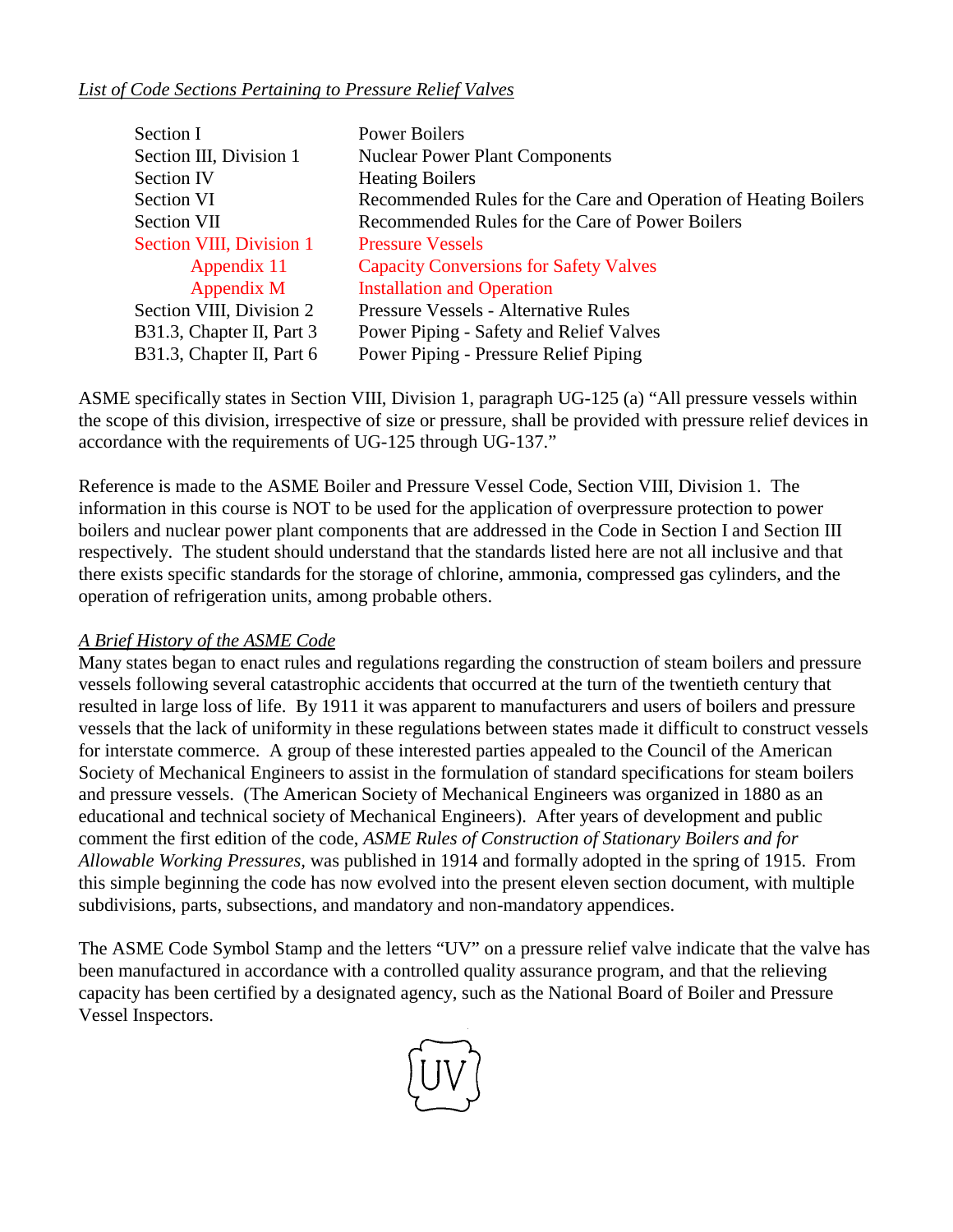### *Adoption of the ASME Code by the States*

As of this writing, all states of the United States, with the exception of South Carolina, have adopted the ASME Code as jurisdictional law. The student should consult with local regulatory authorities, *e.g.* state agencies, to determine any specialized jurisdictional requirements for pressure relief valves that may be applicable.

### **EQUATION NOMENCLATURE**

Unless otherwise noted, all symbols used in this course are defined as follows:

 $A =$  Valve effective orifice area, in<sup>2</sup>.

- $C =$  Flow constant determined by the ratio of specific heats, see Table 2 (use  $C = 315$  if *k* is unknown)
- $G =$  Specific gravity referred to water = 1.0 at 70°F
- $K =$  Coefficient of discharge obtainable from valve manufacture ( $K = 0.975$  for many nozzle-type valves)

 $K_b$  = Correction factor due to back pressure. This is valve specific; refer to manufacturer's literature.

 $K_n$  = Correction factor for saturated steam at set pressures > 1,500 psia, see Equation 6

- $K_p$  = Correction factor for relieving capacity vs. lift for relief valves in liquid service, see Equations 1 & 2
- $K_{sh}$  = Correction factor due to the degree of superheat in steam ( $K_{sh}$  = 1.0 for saturated steam)
- $K_v$  = Correction factor for viscosity, see Equations 8 & 9 (use  $K_v$  =1.0 for all but highly viscous liquids)
- $K_w$  = Correction factor due to back pressure for use with balanced bellows valves
- $M =$  Molecular weight, see Table 2 for values of some common gases
- $P_1$  = Upstream pressure, psia (set pressure + overpressure + atmospheric pressure)
- $\Delta P$  = Differential pressure (set pressure, psig back pressure, psig)
- $Q =$  Flow, gpm

 $T =$  Inlet vapor temperature,  ${}^{\circ}R$ 

- $R_{ne}$  = Reynolds numbers,
- $W =$  Flow, lb/hr
- $Z =$  Compressibility factor (use  $Z = 1$  for ideal gas)
- $\mu$  = Liquid dynamic (absolute) viscosity, centipoise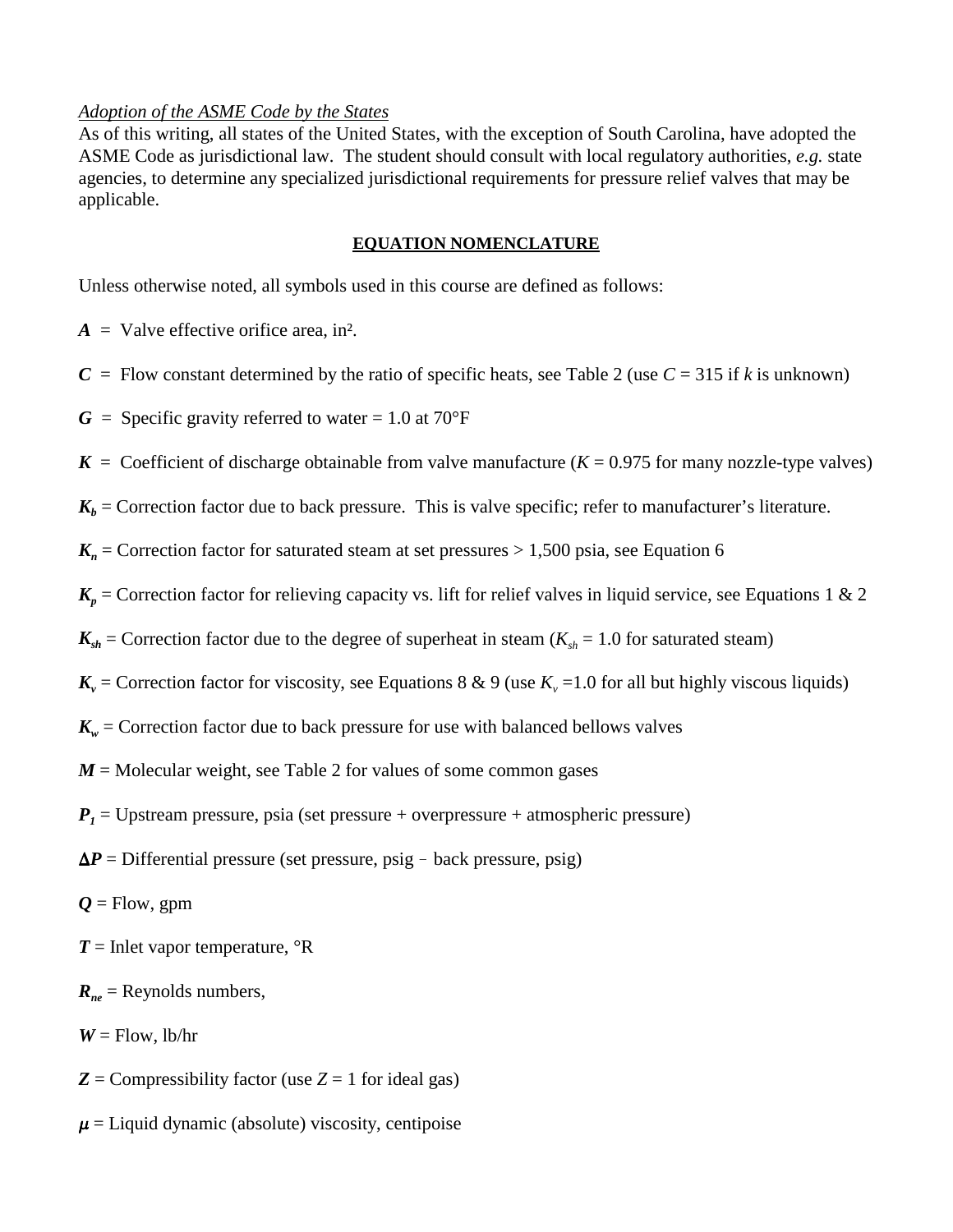### **SIZING AND SELECTION**

# *Introduction*

Pressure relief valves must be selected by those who have complete knowledge of the pressure relieving requirements of the system to be protected and the environmental conditions particular to that installation. Too often pressure relief valve sizes are determined by merely matching the size of an existing available vessel nozzle, or the size of an existing pipe line connection.

Correct and comprehensive pressure relief valve sizing is a complex multi-step process that should follow the following stepwise approach:

- 1. Each piece of equipment in a process should be evaluated for potential overpressure scenarios.
- 2. An appropriate design basis must be established for each vessel. Choosing a design basis requires assessing alternative scenarios to find the credible worst case scenario.
- 3. The design basis is then used to calculate the required pressure relief valve size. If possible, the sizing calculations should use the most current methodologies incorporating such considerations as two phase flow and reaction heat sources.

This course addresses pressure relief valves as individual components. Therefore, detailed design aspects pertaining to ancillary piping systems are not covered. These are clearly noted in the course. These design issues can be addressed by piping analysis using standard accepted engineering principles; these are not within the scope of this course. Where relief device inlet and outlet piping are subject to important guidance by the ASME Code, it is so noted.

In order to properly select and size a pressure relief valve, the following information should be ascertained for each vessel or group of vessels which may be isolated by control or other valves. The data required to perform pressure relief valve sizing calculations is quite extensive. First, the equipment dimensions and physical properties must be assembled. Modeling heat flow across the equipment surface requires knowledge of the vessel material's heat capacity, thermal conductivity, and density (if vessel mass is determined indirectly from vessel dimensions and wall thickness). The vessel geometry – vertical or horizontal cylinder, spherical, etc. – is a necessary parameter for calculating the wetted surface area, where the vessel contents contact vessel walls. Second, the properties of the vessel contents must be quantified. This includes density, heat capacity, viscosity, and thermal conductivity. Values of each parameter are required for both liquid and vapor phases. Boiling points, vapor pressure, and thermal expansion coefficient values also are required. Ideally, the properties will be expressed as functions of temperature, pressure, and compositions of the fluid.

# *Determination of the Worst-Case Controlling Scenario*

As process plants become larger and are operated closer to safety limits, a systematic approach to safety becomes a necessity.

The most difficult aspect of the design and sizing of pressure relief valves is ascertaining the controlling cause of overpressure. This is sometimes referred to as the worst case scenario. Overpressure in equipment may result from a number of causes or combination of causes. Each cause must be investigated for its magnitude and for the probability if its occurrence with other events. The objective might be to document why the particular design basis is the correct choice. The question that will always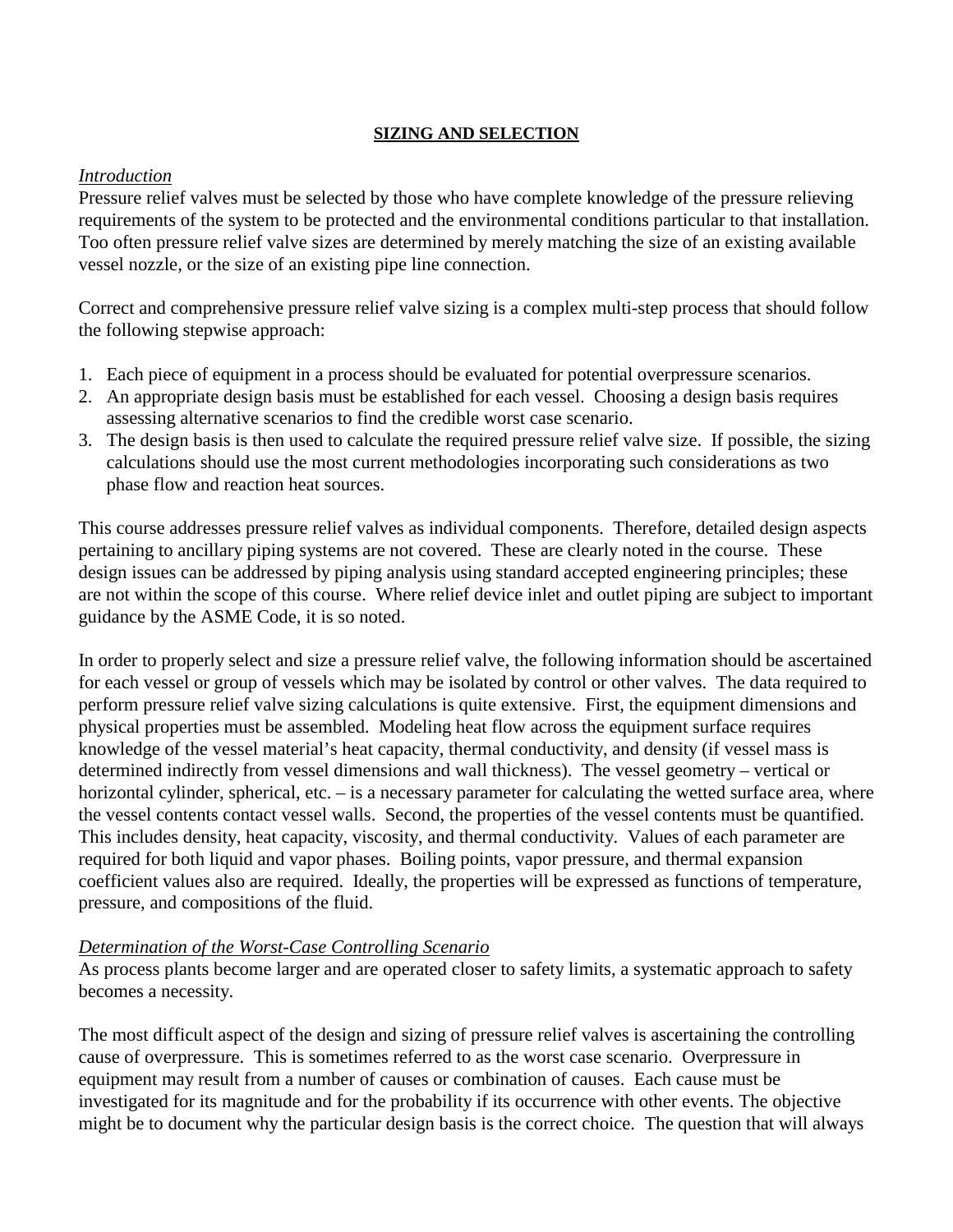remain: which scenario is the credible worst case? Among the techniques available to solve this problem is fault-tree analysis. A fault tree is a graphical representation of the logical connections between basic events (such as a pipe rupture or the failure of a pump or valve) and resulting events (such as an explosion, the liberation of toxic chemicals, or over-pressurization in a process tank). A complete treatment of fault-tree theory and analysis is beyond the scope of this course.

The usual causes of overpressure and ways of translating their effects into pressure relief valve requirements are given in the following list. In most cases, the controlling overpressure will be that resulting from external fire.

- 1. Heat from external fire
- 2. Equipment failure
- 3. Failure of Condenser system
- 4. Failure of Cooling Medium
- 5 . Failure of Control system
- 6. Chemical reactions
- 7. Entrance of Volatile Fluid
- 8. Closed Outlets
- 9. Thermal Expansion of Liquids
- 10. Operating error

Pressure relief valves must have sufficient capacity when fully opened to limit the maximum pressure within the vessel to 110% of the *maximum allowable working pressure* (MAWP). This incremental pressure increase is called the pressure *accumulation*. However, if the overpressure is caused by fire of other external heat, the accumulation must not exceed 21% of the MAWP.

Section VIII does not outline a detailed method to determine required relieving capacity in the case of external fire. Appendix M-14 of the Code recommends that the methods outlined in Reference 3 be employed. The student is directed to Reference 7 for an excellent treatment, including examples, of the methodology of API Recommended Practice 520 (Reference 3).

# *Determination of Set Point Pressure*

Process equipment should be designed for pressures sufficiently higher than the actual working pressure to allow for pressure fluctuations and normal *operating pressure* peaks. In order that process equipment is not damaged or ruptured by pressures in excess of the design pressure, pressure relief valves are installed to protect the equipment. The design pressure of a pressure vessel is the value obtained after adding a margin to the most severe pressure expected during the normal operation at a coincident temperature. Depending on the situation, this margin might typically be the maximum of 25 psig or 10%.

The set point of a pressure relief valve is typically determined by the MAWP. The set point of the relief device should be set at or below this point. When the pressure relief valve to be used has a set pressure below 30 psig, the ASME Code specifies a maximum allowable overpressure of 3 psi.

Pressure relief valves must start to open at or below the maximum allowable working pressure of the equipment. When multiple pressure relief valves are used in parallel, one valve should be set at or below the MAWP and the remaining valve(s) may be set up to 5% over the MAWP. When sizing for multiple valve applications, the total required relief area is calculated on an overpressure of 16% or 4 psi, whichever is greater.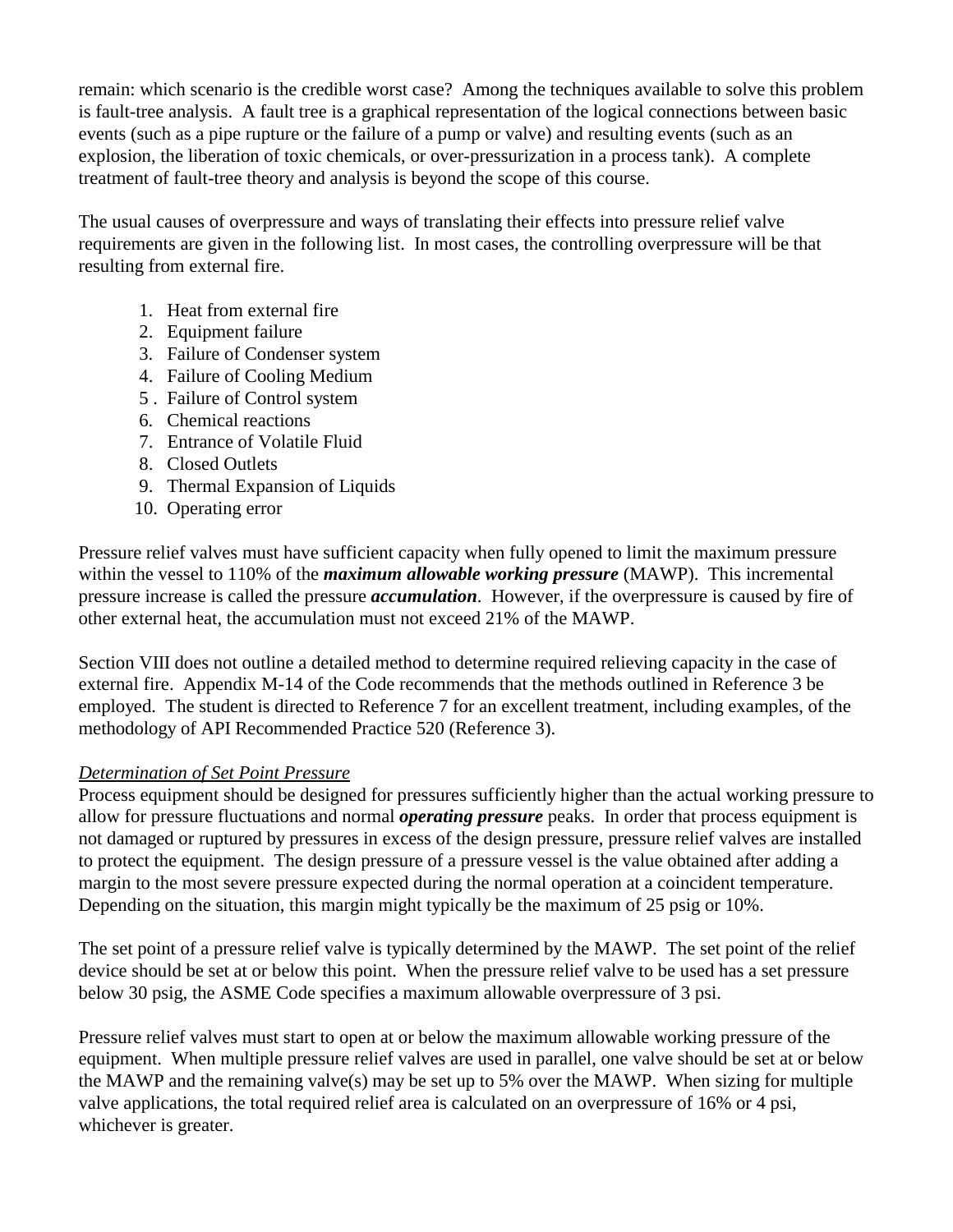Much confusion often prevails because there are so many possible pressure values that simultaneously exist for a given process and pressure relief valve application. It may help to view these values graphically. Look at the diagram in Figure 2 below. The pressures are arranged in ascending value from bottom to top:

|                         | <b>BURST PRESSURE</b>             |
|-------------------------|-----------------------------------|
|                         | <b>OVERPRESSURE VALUE (PSI)</b>   |
| <b>ACCUMULATION</b>     | <b>DESIGN PRESSURE</b>            |
|                         | MAX. ALLOWABLE WORKING PRESSURE** |
|                         | <b>SET PRESSURE*</b>              |
| <b>OPERATING MARGIN</b> | NORMAL WORKING PRESSURE           |

\* The SET PRESSURE is not allowed by Code to exceed the MAWP.

\*\* Depending on the application, this pressure value can simultaneously be the SET PRESSURE and/or DESIGN PRESSURE

### **FIGURE 2 – HIERARCHY OF PRESSURE VALUES**

### *Back Pressure Considerations*

*Back pressure* in the downstream piping affects the standard type of pressure relief valve. Variable *builtup back pressure* should not be permitted to exceed 10% of the valve set pressure. This variable backpressure exerts its force on the topside of the disc holder over an area approximately equal to the seat area. This force plus the force of the valve spring, when greater that the kinetic force of the discharge flow, will cause the valve to close. The valve then pops open as the static pressure increases, only to close again. As this cycle is repeated, severe *chattering* may result, with consequent damage to the valve.

Static pressure in the relief valve discharge line must be taken into consideration when determining the set pressure. If a constant static back-pressure is greater than atmospheric, the set pressure of the pressure relief valve should be equal to the process theoretical set pressure minus the static pressure in the discharge piping.

Conventional pressure relief valves are used when the back pressure is less than 10%. When it is known that the *superimposed back pressure* will be constant, a conventional valve may be used. If the back pressure percentage is between 10 to 40, a balanced bellow safety valve is used. Pilot operated pressure relief valves are normally used when the back pressure is more than 40% of the set pressure or the operating pressure is close to the pressure relief valve set pressure.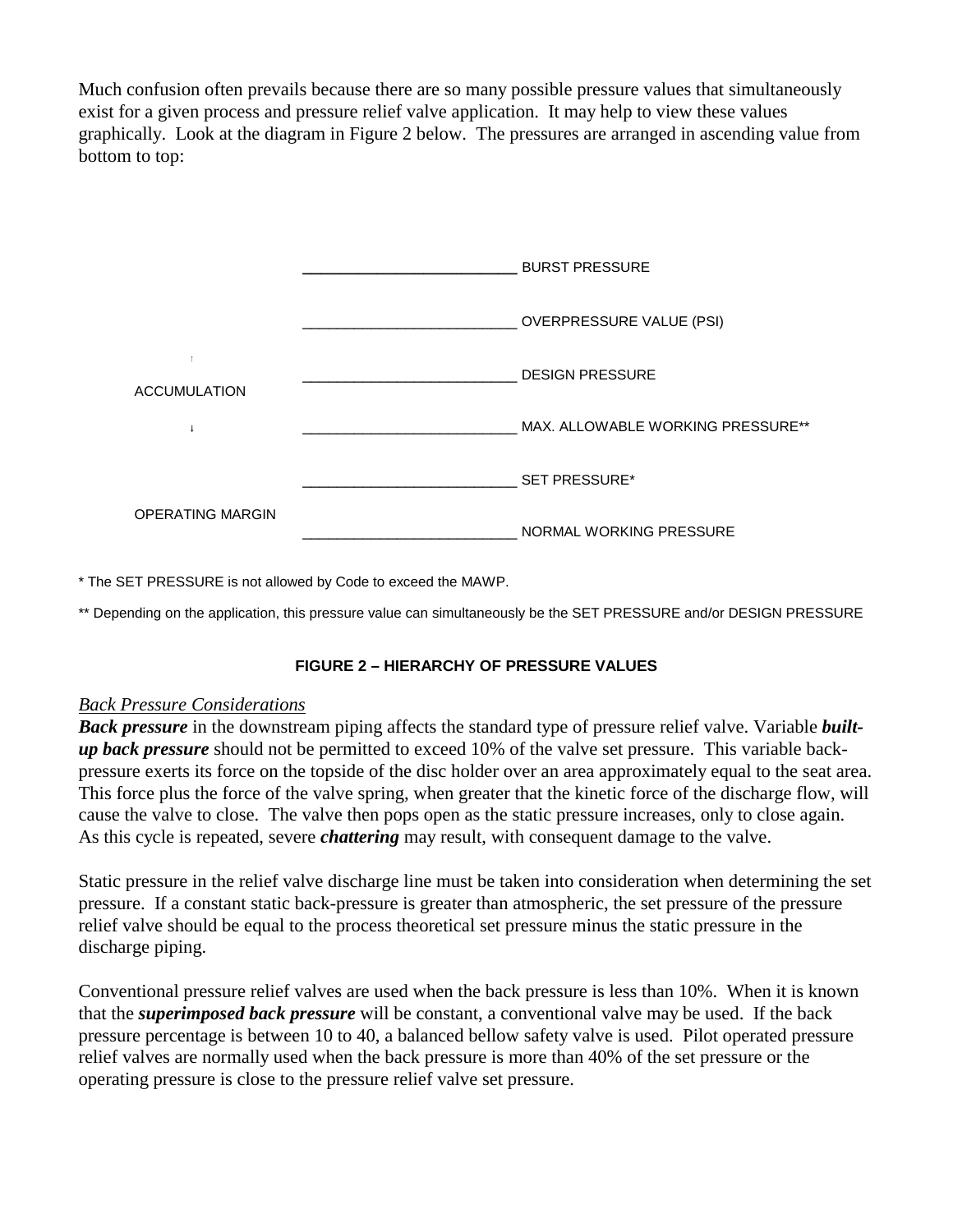If back pressure on valves in gas and vapor service exceeds the critical pressure (generally taken as 55% of accumulated inlet pressure, absolute), the flow correction factor  $K_b$  must be applied. If the back pressure is less than critical pressure, no correction factor is generally required.

### *Overpressure Considerations*

Back pressure correction factors should not be confused with the correction factor  $K_p$  that accounts for the variation in relieving capacity of relief valves in liquid service that occurs with the change in the amount of overpressure or accumulation. Typical values of  $K_p$  range from 0.3 for an overpressure of 0%, 1.0 for 25%, and up to 1.1 for an overpressure of 50%. A regression analysis on a typical manufacturer's performance data produced the following correlation equations for  $K_p$ :

For % overpressure  $< 25$ ,

$$
K_p = -0.0014 \, (\% \, overpressure)^2 + 0.073 \, (\% \, overpressure) + 0.016 \tag{1}
$$

For  $25 \leq$  % overpressure  $<$  50,

$$
K_p = 0.00335 \, (\% \ over pressure) + 0.918 \tag{2}
$$

# *Determination of Effective Orifice Area*

Once the pressure and rate of relief have been established for a particular vessel or pipeline, the required size of the pressure relief valve orifice, or the *effective area*, can be determined. Sizing formulae in this course can be used to calculate the required effective area of a pressure relief valve that will flow the required volume of system fluid at anticipated relieving conditions. The appropriate valve size and style may then be selected having an *actual discharge area* equal to or greater that the calculated required effective area. The industry has standardized on valve orifice sizes and has identified them with letters from D through T having areas of  $0.110$  in<sup>2</sup> through 26.0 in<sup>2</sup> respectively. The standard nozzle orifice designations and their corresponding *discharge areas* are given in Table 1.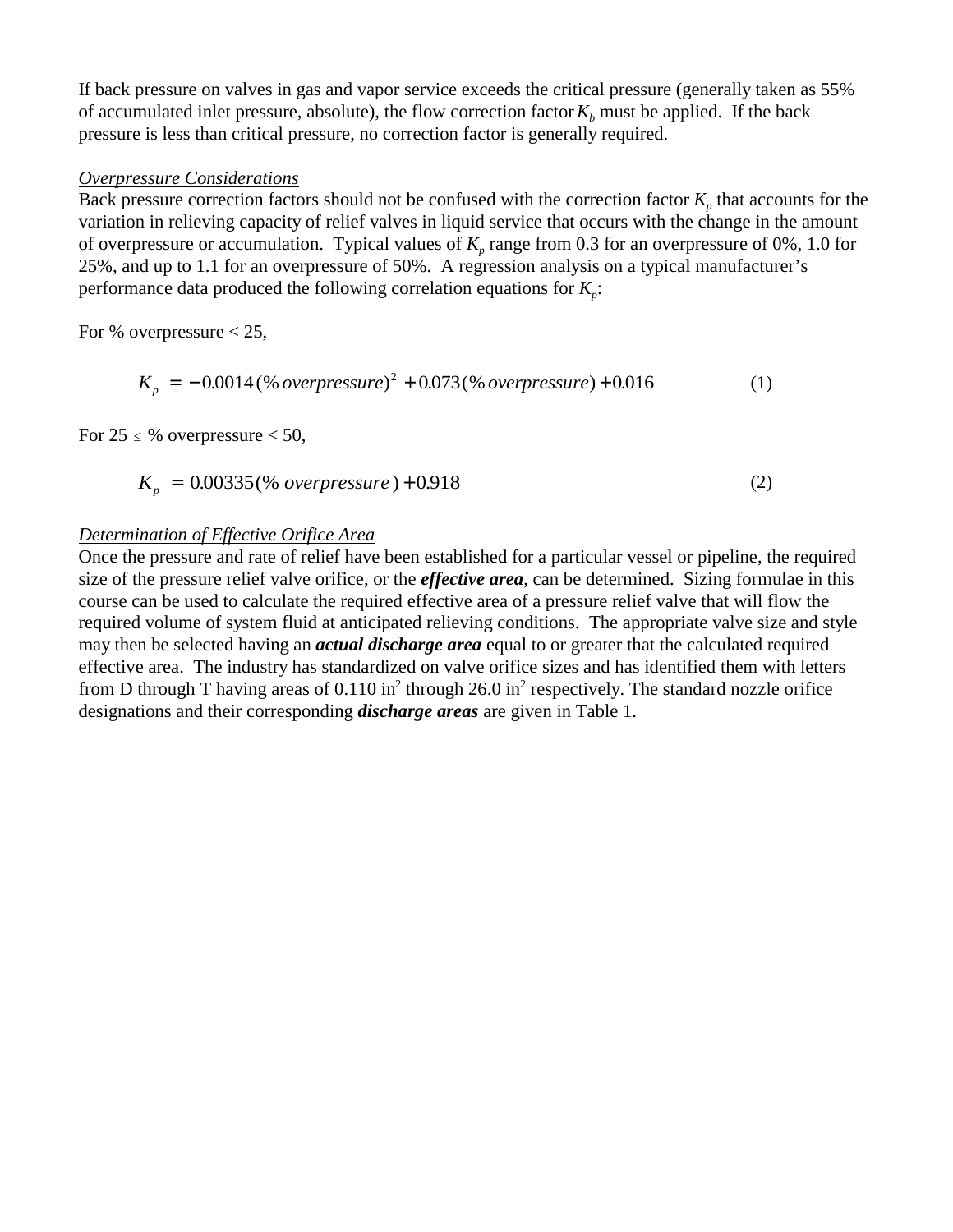| <b>NOZZLE ORIFICE AREAS</b> |                               |  |  |  |
|-----------------------------|-------------------------------|--|--|--|
| <b>Size Designation</b>     | Orifice Area, in <sup>2</sup> |  |  |  |
| D                           | 0.110                         |  |  |  |
| E                           | 0.196                         |  |  |  |
| F                           | 0.307                         |  |  |  |
| G                           | 0.503                         |  |  |  |
| H                           | 0.785                         |  |  |  |
| J                           | 1.280                         |  |  |  |
| K                           | 1.840                         |  |  |  |
| L                           | 2.850                         |  |  |  |
| М                           | 3.600                         |  |  |  |
| N                           | 4.340                         |  |  |  |
| P                           | 6.380                         |  |  |  |
| Q                           | 11.050                        |  |  |  |
| R                           | 16.000                        |  |  |  |
| T                           | 26.000                        |  |  |  |

**TABLE 1 – STANDARD NOZZLE ORIFICE DATA**

There are a number of alternative methods to arrive at the proper size. If the process fluid application is steam, air, or water and the pressure relief valve discharges to atmosphere, manufacturer's literature can be consulted. These publications contain capacity tables for the manufacturer's various valves for the fluids just mentioned at listed set pressures plus several overpressure values. Given the large quantity of tables usually presented, caution must be exercised to use the proper table. With careful consideration, the tables' usefulness can be expanded by making the proper adjustments via correction factors for specific heat ratio, temperature, molecular weight, specific gravity, inlet and outlet piping frictional pressure losses, and fluid viscosity. This extrapolation of the standard tables is not recommended by this writer.

### **EXAMPLE 1** (Steam Application)

| Given:                       |                        |
|------------------------------|------------------------|
| Fluid:                       | Saturated steam        |
| <b>Required Capacity:</b>    | 40,000 lb/hr           |
| Set Pressure:                | $140$ psig             |
| Overpressure:                | 10% (or 14 psig)       |
| <b>Back Pressure:</b>        | Atmospheric            |
| Inlet relieving Temperature: | Saturation temperature |
| Molecular Weight:            | 18                     |
|                              |                        |

*Find:* XYZ Valve Company's standard orifice for this application.

*Solution:* Refer to Figure 3 and find that a "P" orifice is required, which will have a capacity of 53,820 lb/hr.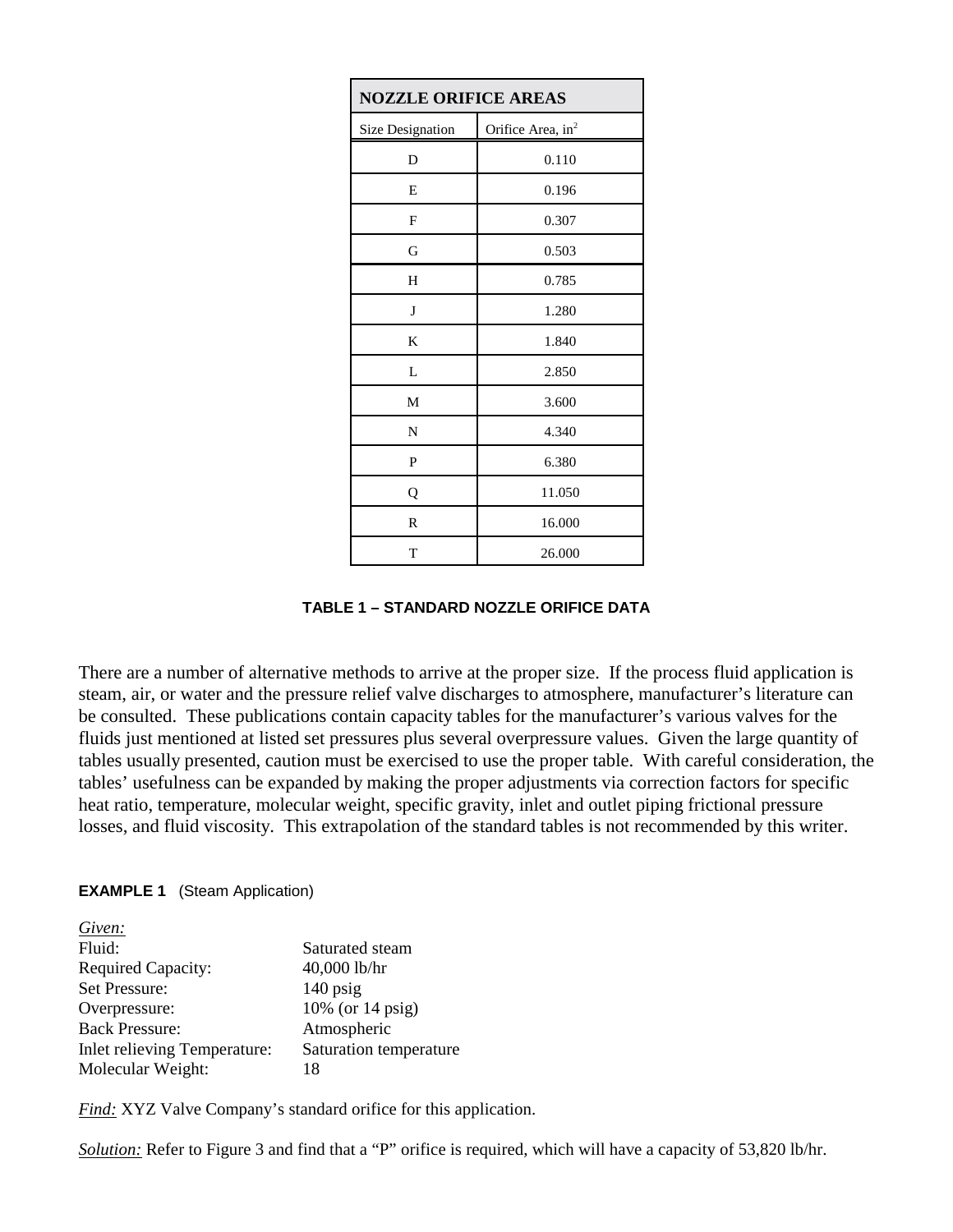# **Approved: API-ASME and ASME**

# **THE XYZ VALVE COMPANY Pressure Vessel Codes and Pressure Vessel Inspectors**

Capacity in Pounds per Hour of Saturated Steam at Set Pressure Plus 10% Overpressure

| Set<br>Press | ORIFICE DESIGNATION |             |        |        |       |        |       |        |        |        |        |        |        |        |
|--------------|---------------------|-------------|--------|--------|-------|--------|-------|--------|--------|--------|--------|--------|--------|--------|
| (psig)       | D                   | E           | F      | G      | Н     | J      | κ     | L      | М      | N      | P      | Q      | R      | Τ      |
| 10           | 141                 | 252         | 395    | 646    | 1009  | 165    | 10    | 3666   | 4626   | 5577   | 8198   | 14200  | 20550  | 33410  |
| 20           | 202                 | 360         | 563    | 923    | 1440  | 2362   | 3373  | 5235   | 6606   | 7964   | 11710  | 20280  | 29350  | 47710  |
| 30           | 262                 | 467         | 732    | 1200   | 1872  | 3069   | 4384  | 6804   | 8586   | 10350  | 15220  | 26350  | 38200  | 62010  |
| 40           | 323                 | 575         | 901    | 1476   | 2304  | 3777   | 5395  | 8374   | 10570  | 12740  | 18730  | 32430  | 47000  | 76310  |
| 50           | 383                 | 683         | 1070   | 1753   | 2736  | 4485   | 6405  | 9943   | 12550  | 15120  | 22230  | 38510  | 55800  | 90610  |
| 60           | 444                 | 791         | 1939   | 9030   | 3167  | 5193   | 7416  | 11510  | 14530  | 17510  | 25740  | 44590  | 64550  | 104900 |
| 70           | 504                 | 899         | 1408   | 2306   | 3599  | 5901   | 8427  | 13080  | 16510  | 19900  | 29250  | 50660  | 73400  | 119200 |
| 80           | 565                 | 1005        | 1576   | 2583   | 4031  | 6609   | 9438  | 14650  | 18490  | 22290  | 32760  | 56740  | 82100  | 133500 |
| 90           | 625                 | 1115        | 1745   | 2860   | 4463  | 7317   | 10450 | 16220  | 20470  | 24670  | 36270  | 69890  | 90900  | 147800 |
| 100          | 686                 | 1220        | 1914   | 3136   | 4894  | 8024   | 11460 | 17790  | 22450  | 27060  | 39780  | 68900  | 99700  | 162110 |
| 120          | 807                 | 1440        | 2252   | 2690   | 5758  | 9440   | 13480 | 20930  | 26410  | 318300 | 46800  | 81050  | 117000 | 190710 |
| 140          | 998                 | <b>1655</b> | 2590   | 4943   | 6621  | 10860  | 15550 | 24070  | 30370  | 36610  | 53290  | 93210  | 135000 |        |
| 160          | 1050                | 1870        | 2927   | 4796   | 7485  | 12270  | 17530 | 27200  | 34330  | 41380  | 60830  | 105400 | 152500 |        |
| 180          | 1170                | 2085        | 3265   | 5349   | 8348  | 136900 | 19550 | 30340  | 38290  | 46160  | 67850  | 117500 | 170000 |        |
| 200          | 1290                | 2300        | 36030  | 5903   | 9212  | 15100  | 21570 | 33480  | 42250  | 50930  | 74870  | 129700 | 188000 |        |
| 220          | 1410                | 2515        | 3940   | 6456   | 10080 | 16520  | 23590 | 36620  | 46210  | 55700  | 81890  | 141800 | 205500 |        |
| 240          | 1535                | 2730        | 4278   | 7009   | 10940 | 17930  | 25610 | 39760  | 50170  | 60480  | 88910  | 154000 | 223000 |        |
| 260          | 1655                | 2945        | 4616   | 7563   | 11800 | 19350  | 27630 | 49890  | 54130  | 65250  | 95920  | 166100 | 240500 |        |
| 280          | 1775                | 3160        | 4953   | 8116   | 12670 | 20770  | 29660 | 46030  | 58090  | 70030  | 102900 | 178300 | 258000 |        |
| 300          | 1895                | 3380        | 5291   | 8669   | 13530 | 22180  | 31680 | 49170  | 62050  | 74800  | 110000 | 190400 | 276000 |        |
| 320          | 2015                | 3595        | 5629   | 9223   | 14390 | 23600  | 33700 | 52310  | 66010  | 79570  | 117000 | 202600 |        |        |
| 340          | 2140                | 3810        | 5967   | 9776   | 15260 | 25010  | 35720 | 55450  | 69970  | 84350  | 124000 | 214800 |        |        |
| 360          | 2260                | 4025        | 6304   | 10330  | 16120 | 26430  | 37740 | 58590  | 73930  | 89120  | 131000 | 226900 |        |        |
| 380          | 2380                | 4240        | 6642   | 10880  | 16980 | 27840  | 39770 | 61720  | 77890  | 93900  | 138000 | 239100 |        |        |
| 400          | 2500                | 4455        | 6980   | 1440   | 17850 | 29260  | 41790 | 64860  | 81850  | 98670  | 145100 | 251200 |        |        |
| 420          | 2620                | 4670        | 7317   | 11990  | 18710 | 30680  | 43810 | 68000  | 85810  | 103400 | 152100 | 263400 |        |        |
| 440          | 2745                | 4885        | 7655   | 12400  | 19570 | 32090  | 45830 | 71140  | 89770  | 108200 | 159100 | 275500 |        |        |
| 460          | 2865                | 5105        | 7993   | 13100  | 20440 | 33510  | 47850 | 74280  | 93730  | 113000 | 166100 | 287700 |        |        |
| 480          | 2985                | 5320        | 8330   | 13650  | 21300 | 34920  | 49870 | 77420  | 97690  | 117800 | 173100 | 299800 |        |        |
| 500          | 3105                | 5535        | 8668   | 14200  | 22160 | 36340  | 51900 | 80550  | 101600 | 122500 | 180100 | 312000 |        |        |
| 550          | 3410                | 6075        | 9512   | 15590  | 24390 | 39880  | 56950 | 88400  | 111500 | 134500 | 197700 | 343400 |        |        |
| 600          | 3710                | 6610        | 103600 | 169700 | 26480 | 43490  | 62000 | 96250  | 121400 | 146400 | 215200 | 372800 |        |        |
| 650          | 4015                | 7150        | 11200  | 18350  | 28640 | 46960  | 67060 | 104100 | 131300 | 158300 | 232800 |        |        |        |
| 700          | 4315                | 7690        | 12050  | 19740  | 30800 | 50500  | 72110 | 111900 | 141200 | 170300 | 250300 |        |        |        |
| 750          | 4620                | 8230        | 128900 | 21120  | 32960 | 54030  | 77170 | 119800 | 151100 | 182200 | 267900 |        |        |        |

### **FIGURE 3 - HYPOTHETICAL TYPICAL CAPACITY TABLE**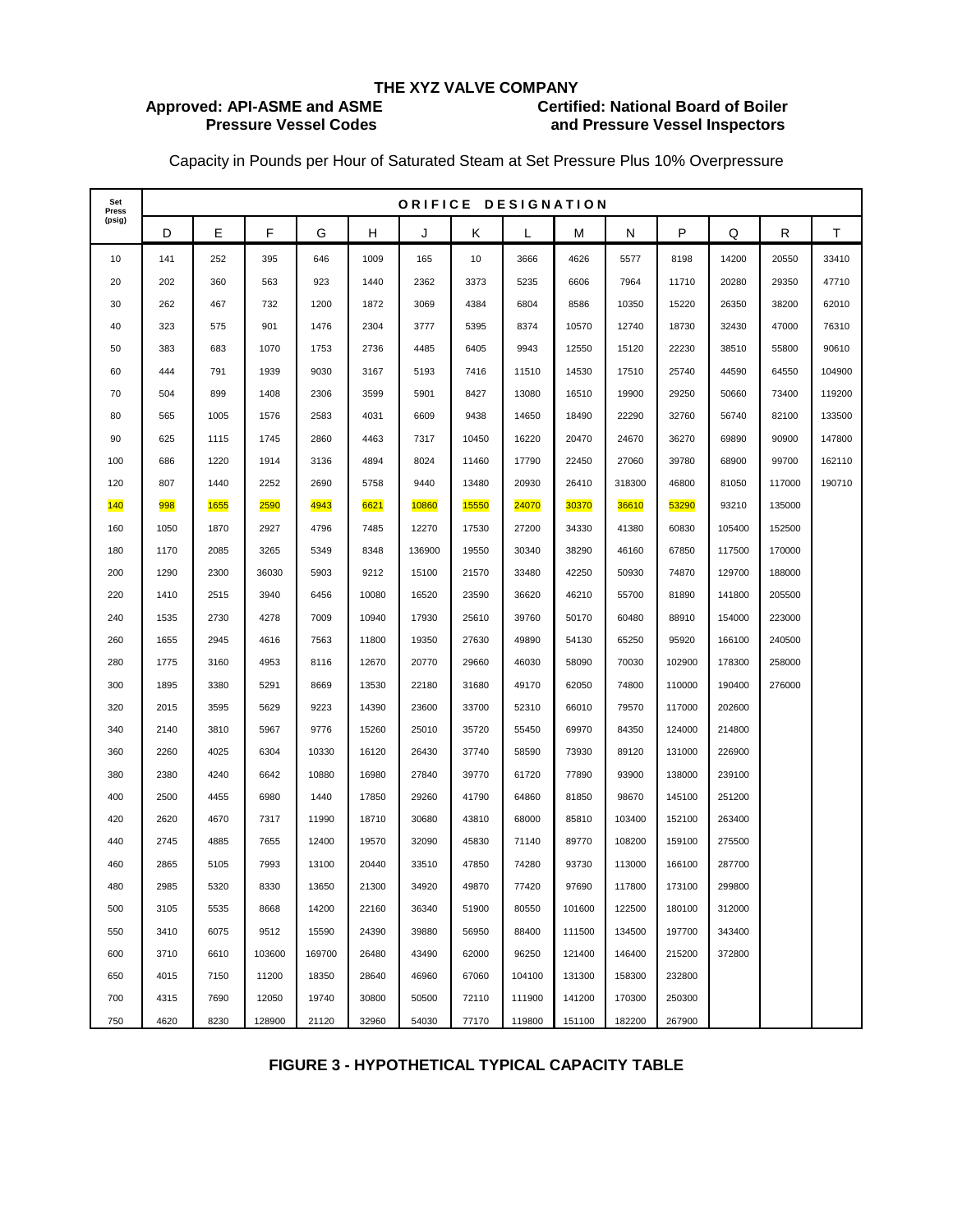Most major pressure relief valve manufacturers also offer sizing software. While not an endorsement, two such products are *SizeMaster Mark IV* by Farris Engineering and *Crosby-Size* marketed by The Crosby Valve Company. Pressure relief valve sizing software is unlimited in its capability to accept wide variability in fluid properties and is therefore extremely versatile.

When standard tables are not applicable or software is not available, the Engineer is relegated to manual calculation to determine size. The required orifice size (effective area) may be calculated with the following formulas:

Vapor or gases,

$$
A = \frac{W\sqrt{TZ}}{CKP_1K_b\sqrt{M}}
$$
 (3)

Steam,

$$
A = \frac{W}{51.5 \, P_1 \, K \, K_n \, K_{sh}} \tag{4}
$$

Liquids,

$$
A = \frac{Q\sqrt{G}}{27.2K_pK_wK_v\sqrt{\Delta P}}
$$
 (5)

Manufacturer's customized versions of Equation 5 should be used when available. These typically modify the equation presented to reflect actual coefficients of discharge  $(K_d)$  based on required ASME capacity certification testing. In some cases, the variable  $K_p$  may be absent. The gas and vapor formula presented is based on perfect gas laws. Many real gases and vapors, however, deviate from a perfect gas. The compressibility factor *Z* is used to compensate for the deviations of real gases from the ideal gas. In the event the compressibility factor for a gas or vapor cannot be determined, a conservative value of  $Z = 1$  is commonly used. Values of *Z* based on temperature and pressure considerations are available in the open literature.

The standard equations listed above may not fully take into consideration the effect of back pressure on the valve capacity. The capacity of pressure relief valves of conventional design will be markedly reduced if the back pressure is greater than 10% of the set pressure. For example, a back pressure of 15% of the set pressure may reduce the capacity as much as 40%. The capacities of bellows valves with balanced discs are not affected by back pressure until it reaches 40 to 50% of the set pressure.

Equation 4 is based on the empirical Napier formula for steam flow. Correction factors are included to account for the effects of superheat, back pressure and subcritical flow. An additional correction factor  $K_n$  is required by ASME when relieving pressure  $(P_1)$  is above 1,500 psia: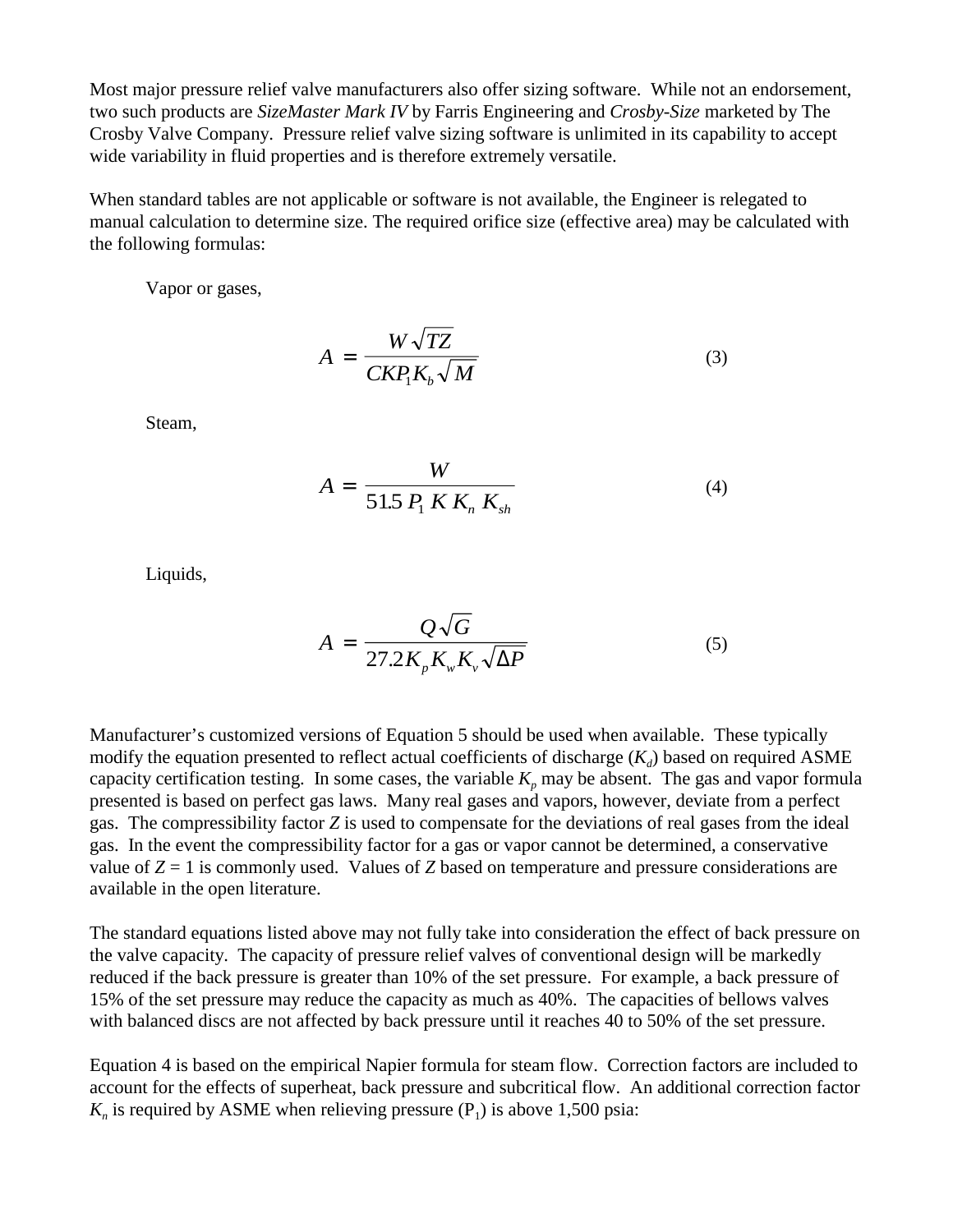$$
K_n = \frac{0.1906 P_1 - 1000}{0.2292 P_1 - 1061} \tag{6}
$$

**EXAMPLE 2** (Manual calculation verification of Example 1)

*Given:* Same conditions and fluid properties as Example 1

*Find:* The correct size standard orifice to meet the given requirements.

### *Solution:*

(1) Because the steam is saturated and the set pressure  $< 1,500$  psia,  $K_{sh} = 1.0$  and  $K_n = 1.0$ 

(2) Calculate an orifice effective area using Equation 4:

$$
A = \frac{W}{51.5 P_1 K K_n K_{sh}} = \frac{40000}{(51.5)(140 + 14 + 14.7)(0.975)(1)(1)} = 4.72 \text{ in}^2
$$

(3) From Table 1 find the smallest standard orifice designation that has an area equal to or greater than *A.*

(4) Select a "P" orifice with an actual area equal to  $6.38$  in<sup>2</sup>.

**EXAMPLE 3** (Gas/Vapor Application)(see Table 2 on the next page)

| Given:                       |                                                        |
|------------------------------|--------------------------------------------------------|
| Fluid:                       | Saturated ammonia vapor                                |
| <b>Required Capacity:</b>    | 15,000 lb/hr                                           |
| Set Pressure:                | 325 psig (constant back pressure of 15 psig deducted)  |
| Overpressure:                | 10%                                                    |
| <b>Back Pressure:</b>        | 15 psig (constant)                                     |
| Inlet relieving Temperature: | NH <sub>3</sub> saturation temperature @ $P_1$ (138°F) |
| Molecular Weight:            |                                                        |

*Find:* The correct size standard orifice to meet the given requirements.

### *Solution:*

- (1) Determine from Table 2 that NH<sub>3</sub> has a nozzle constant of  $C = 347$ .
- (2) Because the back pressure is  $<$  40% of set pressure, assume  $K_b = 1.0$
- (3) Assume that NH<sub>3</sub> is an ideal gas,  $\therefore Z = 1.0$
- (4) Calculate an orifice effective area using Equation 3:

$$
A = \frac{W\sqrt{TZ}}{CKP_1K_b\sqrt{M}} = \frac{15000\sqrt{(138+460)(1)}}{(347)(0.975)(325+32.5+14.7)(1)\sqrt{17}} = 0.707 \text{ in}^2
$$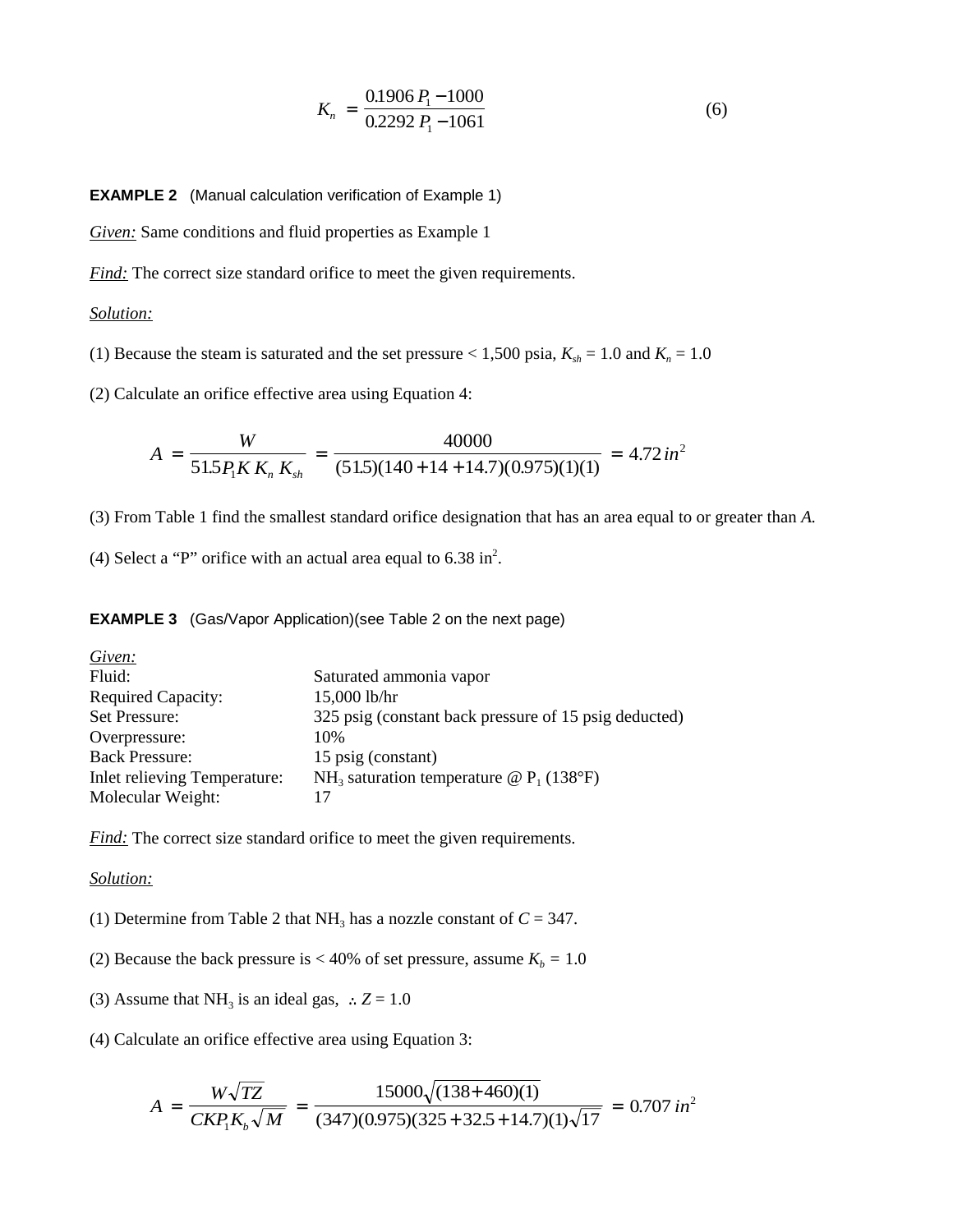(5) From Table 1 find the smallest standard orifice designation that is equal to or greater than *A.*

 $(6)$  Select an "H" orifice with an actual area equal to 0.785 in<sup>2</sup>.

| <b>Gas or Vapor</b>      | <b>Molecular</b><br>Weight<br>M | <b>Ratio of</b><br><b>Specific Heats</b><br>k (14.7 psia) | Coefficient<br>Ø | <b>Specific</b><br><b>Gravity</b> | Critical<br><b>Pressure</b><br>psia | <b>Critical</b><br>Temp.('R)<br>$(F+460)$ |
|--------------------------|---------------------------------|-----------------------------------------------------------|------------------|-----------------------------------|-------------------------------------|-------------------------------------------|
| Acetylene                | 26.04                           | 1.25                                                      | 342              | 0.899                             | 890                                 | 555                                       |
| Air                      | 28.97                           | 1.40                                                      | 356              | 1.000                             | 547                                 | 240                                       |
| Ammonia                  | 17.03                           | 1.30                                                      | 347              | 0.588                             | 1638                                | 730                                       |
| Argon                    | 39.94                           | 1.66                                                      | 377              | 1.379                             | 706                                 | 272                                       |
| Benzene                  | 78.11                           | 1.12                                                      | 329              | 2.696                             | 700                                 | 1011                                      |
| N-Butane                 | 58.12                           | 1.18                                                      | 335              | 2.006                             | 551                                 | 766                                       |
| <b>Iso-Butane</b>        | 58.12                           | 1.19                                                      | 336              | 2.006                             | 529                                 | 735                                       |
| <b>Carbon Dioxide</b>    | 44.01                           | 1.29                                                      | 346              | 1.519                             | 1072                                | 548                                       |
| <b>Carbon Disulphide</b> | 76.13                           | 1.21                                                      | 338              | 2.628                             | 1147                                | 994                                       |
| Carbon Monoxide          | 28.01                           | 1.40                                                      | 356              | 0.967                             | 507                                 | 240                                       |
| Chlorine                 | 70.90                           | 1.35                                                      | 352              | 2.447                             | 1118                                | 751                                       |
| Cyclohexane              | 84.16                           | 1.08                                                      | 325              | 2.905                             | 591                                 | 997                                       |
| Ethane                   | 30.07                           | 1.19                                                      | 336              | 1.038                             | 708                                 | 550                                       |
| <b>Ethyl Alcohol</b>     | 46.07                           | 1.13                                                      | 330              | 1.590                             | 926                                 | 925                                       |
| <b>Ethyl Chloride</b>    | 64.52                           | 1.19                                                      | 336              | 2.227                             | 766                                 | 829                                       |
| Ethylene                 | 28.03                           | 1.24                                                      | 341              | 0.968                             | 731                                 | 509                                       |
| Freon 11                 | 137.37                          | 1.14                                                      | 331              | 4.742                             | 654                                 | 848                                       |
| Freon 12                 | 120.92                          | 1.14                                                      | 331              | 4.174                             | 612                                 | 694                                       |
| Freon 22                 | 86.48                           | 1.18                                                      | 335              | 2.985                             | 737                                 | 665                                       |
| Freon 114                | 170.93                          | 1.09                                                      | 326              | 5.900                             | 495                                 | 754                                       |
| <b>Helium</b>            | 4.02                            | 1.66                                                      | 377              | 0.139                             | 33                                  | 10                                        |
| N-Heptane                | 100.20                          | 1.05                                                      | 321              | 3.459                             | 397                                 | 973                                       |
| Hexane                   | 86.17                           | 1.06                                                      | 322              | 2.974                             | 437                                 | 914                                       |
| <b>Hydrochloric Acid</b> | 36.47                           | 1.41                                                      | 357              | 1.259                             | 1198                                | 584                                       |
| Hydrogen                 | 2.02                            | 1.41                                                      | 357              | 0.070                             | 188                                 | 60                                        |
| <b>Hydrogen Chloride</b> | 36.47                           | 1.41                                                      | 357              | 1.259                             | 1205                                | 585                                       |
| Hydrogen Sulphide        | 34.08                           | 1.32                                                      | 349              | 1.176                             | 1306                                | 672                                       |
| Methane                  | 16.04                           | 1.31                                                      | 348              | 0.554                             | 673                                 | 344                                       |
| <b>Methyl Alcohol</b>    | 32.04                           | 1.20                                                      | 337              | 1.106                             | 1154                                | 924                                       |
| <b>Methyl Butane</b>     | 72.15                           | 1.08                                                      | 325              | 2.491                             | 490                                 | 829                                       |
| <b>Methyl Chloride</b>   | 50.49                           | 1.20                                                      | 337              | 1.743                             | 968                                 | 749                                       |
| Natural Gas (Typical)    | 19.00                           | 1.27                                                      | 344              | 0.656                             | 671                                 | 375                                       |
| Nitric Oxide             | 30.00                           | 1.40                                                      | 356              | 1.036                             | 956                                 | 323                                       |
| Nitrogen                 | 28.02                           | 1.40                                                      | 356              | 0.967                             | 493                                 | 227                                       |
| <b>Nitrous Oxide</b>     | 44.02                           | 1.31                                                      | 348              | 1.520                             | 1054                                | 557                                       |
| N-Octane                 | 114.22                          | 1.05                                                      | 321              | 3.943                             | 362                                 | 1025                                      |
| Oxygen                   | 32.00                           | 1.40                                                      | 356              | 1.105                             | 737                                 | 279                                       |
| N-Pentane                | 72.15                           | 1.08                                                      | 325              | 2.491                             | 490                                 | 846                                       |
| <b>Iso-Pentane</b>       | 72.15                           | 1.08                                                      | 325              | 2.491                             | 490                                 | 829                                       |
| Propane                  | 44.09                           | 1.13                                                      | 330              | 1.522                             | 617                                 | 666                                       |
| <b>Sulfur Dioxide</b>    | 64.04                           | 1.27                                                      | 344              | 2.211                             | 1141                                | 775                                       |
|                          |                                 |                                                           |                  |                                   |                                     |                                           |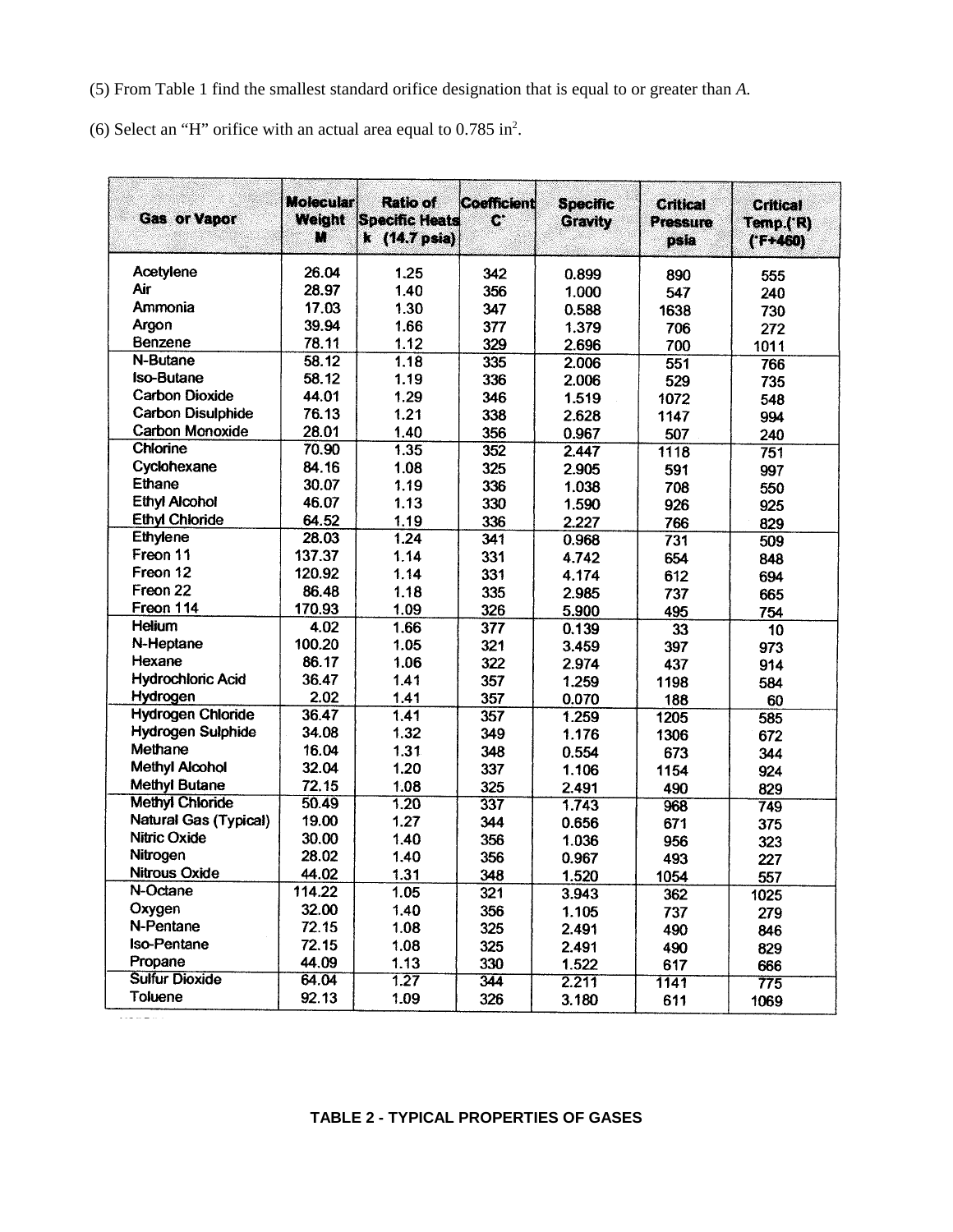# *Inlet and Outlet Piping Considerations*

While the detailed design or stress analysis of the inlet and outlet piping of pressure relief valves is not within the scope of this course, some important considerations are worth mentioning:

Satisfactory operation of a pressure relief valve requires that it be mounted vertically, preferably on a nozzle at the top of a vessel or on a tee connection on top of a pipeline. The minimum inlet piping size should be equal in size to the pressure relief valve; the length should be minimized to reduce pressure drop and bending moments resulting from the reaction thrust developed from the discharging fluid. A rule of thumb is to design the inlet piping such that the total pressure drop in the inlet piping does not exceed 3% of the valve set pressure. When a single pressure relief valve is installed to protect several vessels, the connecting piping between these vessels should be adequate in size to keep the pressure drop within these limits.

The type of discharge piping selected will depend largely on the hazardous nature of the service and on the value of the material that might be lost through a discharge event. For air or non-hazardous gas service, the discharge piping is normally directed vertically and extended such that it does not present a safety concern. Discharge elbows fitted with drain lines are normally used on steam and vapor services. The vapor discharge from these elbows is directed into a larger diameter riser pipe that is independently supported. The discharge piping should be extended vertically downward to a suitable drain for non-hazardous liquid service. A closed discharge piping system is required for hazardous services, or for services involving expensive chemicals. Collection systems for these categories of fluids may consist of a considerable quantity of piping with numerous pressure relief valves discharging into a common manifold. The pressure drop through this type of piping system must be calculated accurately, taking into consideration the fact that simultaneous discharge events may occur. The classical methods for pressure drop determination can be employed for both inlet and outlet piping arrangements. Values for the density, velocity, and viscosity of the discharging fluid should be based on the average pressure and temperature of the respective pipe component. The formation of hydrates, polymerization, and fluid solidification in pressure relief valve piping might be an additional concern. A rule of thumb is to design the discharge piping such that the total pressure drop in the outlet piping does not exceed 10% of the valve set pressure.

Supports for pressure relief valve piping should be designed to minimize the transference of pipe loads to the valve body. Allowance shall be made for piping expansion in cases of high temperature service; valve displacement due to thermal expansion may cause valve leakage or faulty operation. The internal pressure, dead loads, thermal expansions, reaction thrust, resulting dynamic forces, and resulting bending stresses due to discharging fluid will be exerted on the pressure relief valve inlet and outlet bends and elbows.

Additional considerations are:

- 1. Design discharge piping with clean-outs to preclude internal obstructions.
- 2. Test the piping hydrostatically to 150% of the maximum anticipated pressure of the discharge system.
- 3. Provide covers or caps to prevent the intrusion and accumulation of rain or the entrance of birds or rodents.
- 4. Design piping to be self-draining.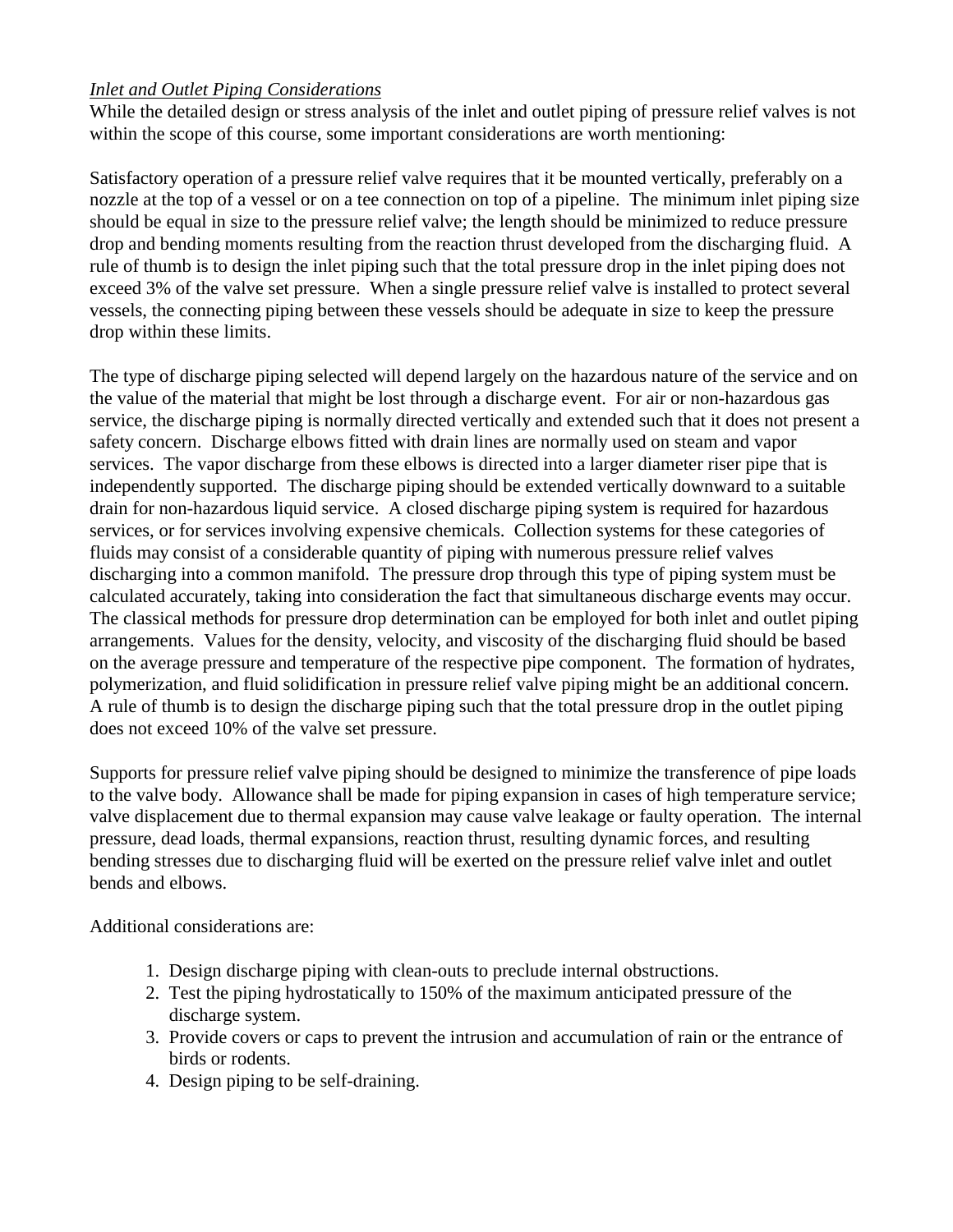### *Viscous Fluid Considerations*

The procedure to follow to correct for a viscous fluid, *i.e.* a fluid whose viscosity is greater than 150 centipoise (cP) is to:

- 1. Determine a preliminary required pressure relief valve orifice size (effective area) discounting any effects for viscosity. This is done by using the standard liquid sizing formula and setting the viscosity correction factor  $K_v = 1.0$ . Select the standard orifice size letter designation that has an actual area equal to or greater than this effective area.
- 2. Use the actual area of the viscous trial size orifice to calculate a Reynolds number  $(R_{NF})$  using the following formula:

$$
R_{NE} = \frac{2800 \, G \, Q}{\mu \, A} \tag{7}
$$

3. Use the Reynolds number calculated in Step 2 to calculate a viscosity correction factor  $K_v$  from the following equations:

For  $R_{NE}$  < 200,

$$
K_{\nu} = 0.27 \ln R_{NE} - 0.65 \tag{8}
$$

For  $200 \le R_{NE} < 10,000$ ,

$$
K_{\nu} = -0.00777 \left( \ln R_{NE} \right)^{2} + 0.165 \ln R_{NE} + 0.128 \tag{9}
$$

- 4. Determine a corrected required effective area of the pressure relief valve orifice using the standard liquid sizing formula and the value of  $K_v$  determined in Step 3.
- 5. Compare the corrected effective area determined in Step 4 with the chosen actual orifice area in Step 1. If the corrected effective area is less than the actual trial area assumed in Step 1, then the initial viscous trial size assumed in Step 1 is acceptable. Repeat this iterative process until an acceptable size is found.

### **EXAMPLE 4** (Viscous Liquid Application)

| Given:                       |                 |
|------------------------------|-----------------|
| Fluid:                       | No. 6 Fuel Oil  |
| <b>Required Capacity:</b>    | $1,200$ gal/min |
| Set Pressure:                | $150$ psig      |
| Overpressure:                | 10%             |
| <b>Back Pressure:</b>        | Atmospheric     |
| Inlet relieving Temperature: | $60^{\circ}F$   |
| Dynamic Viscosity:           | 850 cP          |
| Specific Gravity:            | 0.993           |
|                              |                 |

*Find:* The correct size standard orifice to meet the given requirements.

### *Solution:*

(1) Since the overpressure is  $< 25\%$ , determine the correction factor  $K_p$  from Equation 1: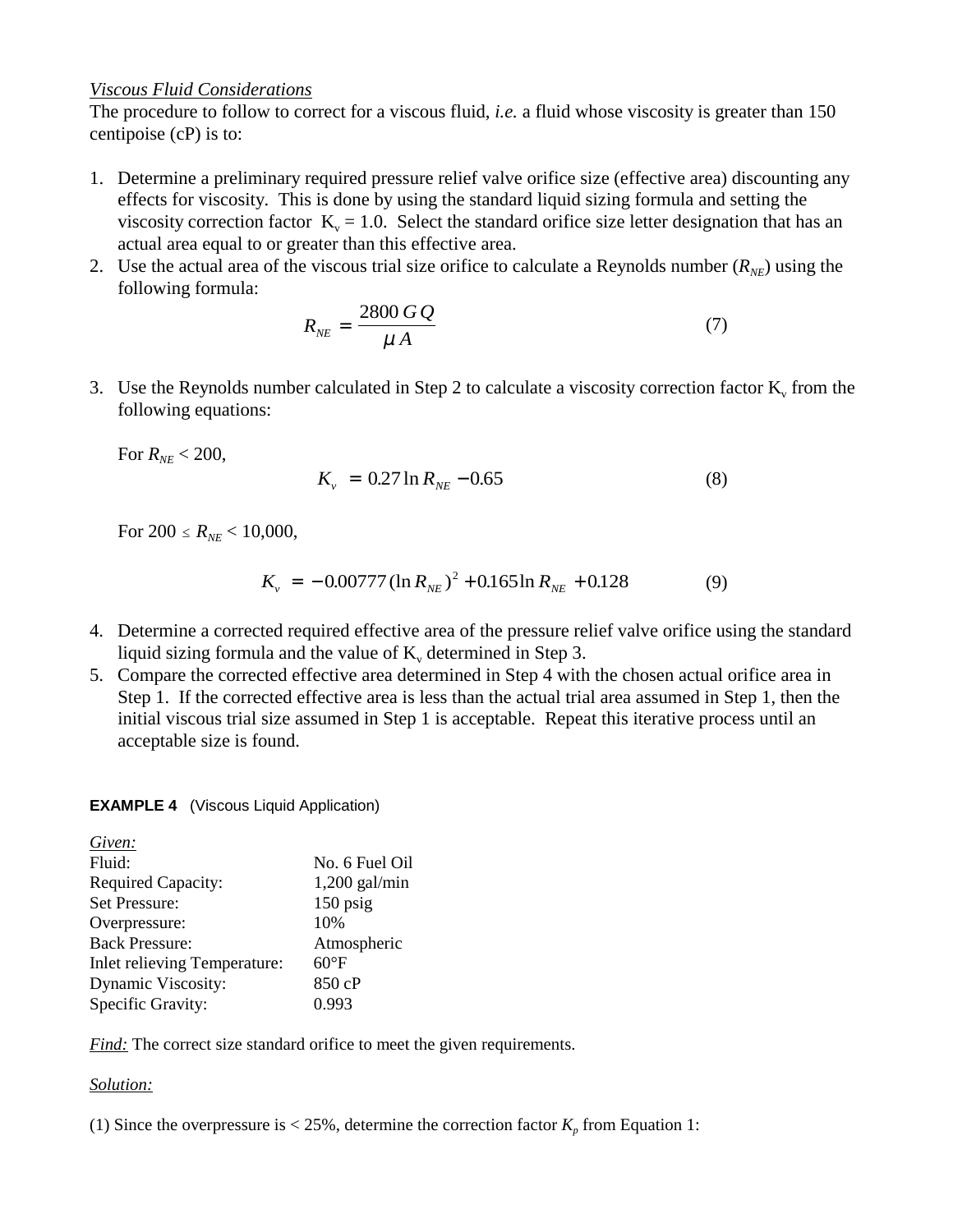$$
K_p = -0.0014 \left(\% \ over pressure\right)^2 + 0.073 \left(\% \ over pressure\right) + 0.016
$$

$$
= -0.0014 \left(10\right)^2 + 0.073 \left(10\right) + 0.016 = 0.61
$$

(2) Select a orifice trial size by setting  $K_v = 1.0$  and using Equation 5. Since the back pressure = 0, then  $K_w =$ 1.0:

$$
A = \frac{Q\sqrt{G}}{27.2\,K_{p}K_{w}K_{v}\sqrt{\Delta P}} = \frac{1,200\sqrt{0.993}}{(27.2)(0.61)(1.0)(1.0)\sqrt{150-0}} = 5.89\,in^2
$$

(3) From Table 1 it can be seen that an orifice size designation "P" with an actual area of  $6.38$  in<sup>2</sup> must be used.

(4) Using the "P" orifice area, calculate the Reynolds number using Equation 7:

$$
R_{NE} = \frac{2800 \, G \, Q}{\mu \, A} = \frac{(2800)(0.993)(1200)}{(850)(6.38)} = 615
$$

(5) Since  $R_{NE}$  > 200, use Equation 9 and compute a viscosity correction factor  $K_v$ :

$$
K_v = -0.00777(\ln R_{NE})^2 + 0.165 \ln R_{NE} + 0.128
$$

$$
= (-0.00777)(6.422)^{2} + (0.165)(6.422) + 0.128 = 0.87
$$

(6) Compute a corrected orifice effective area based on the now known value of  $K_v$ :

$$
A = \frac{Q\sqrt{G}}{27.2\,K_{p}K_{w}K_{v}\sqrt{\Delta P}} = \frac{1,200\sqrt{0.993}}{(27.2)(0.61)(1.0)(0.87)\sqrt{150 - 0}} = 6.76\,\text{in}^{2}
$$

(7) Since the corrected orifice effective area  $(6.76 \text{ in}^2)$  is greater than the selected trial orifice area  $(6.38 \text{ in}^2)$ , the "P" orifice is unacceptable. Select the next larger size orifice  $(Q)$  with an area of 11.05 in<sup>2</sup> for this viscous application.

### *Two-Phase Flow Considerations*

In recent years, methodologies originally used to determine pressure relief valve orifice areas have come under increasing scrutiny. Research into current design codes and practices for pressure relief valves has shown that the commonly applied calculation methods may underestimate relief capacity. Newer more theoretically sound models are now being developed. Because flashing-liquid (two-phase) flow is so commonplace in the chemical process industries, this subject is at the forefront of the developmental effort.

The flow occurring in a pressure relief valve is complex. In order to select an appropriate model a number of factors such as flow patterns, phase distribution, flow conditions and fluid properties must be considered with respect to the nature of the fluid. There are a wide variety of theoretical models which apply to two-phase flow. Each model has limitations and while a particular model may work well under certain conditions, it may not be applicable in others. In some special processes, it has even been determined that some two-phase flow is actually three phase, *i.e.* solid, liquid, and gas flow.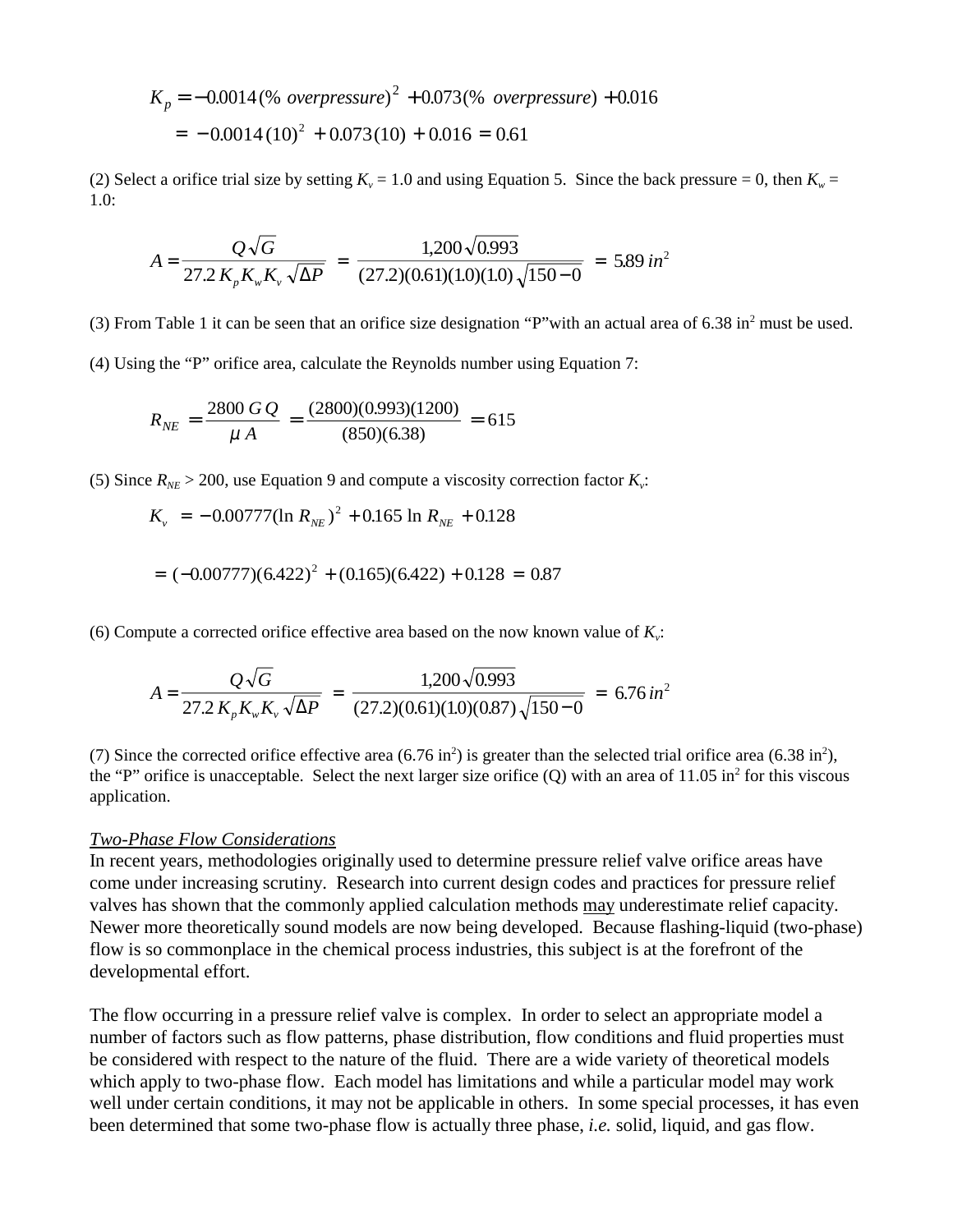Because two phase flow generally has a decreased flow capacity compared to single phase flow, greater relief orifice area often is required for two-phase flow. Sizing technology that is no longer considered adequate or appropriate can be problematic. Oversizing can be as detrimental as undersizing. Oversizing a pressure relief valve with two-phase flow can have dangerous consequences. Excessive fluid flashing on the downstream side of an oversized pressure relief valve can cause the back pressure buildup to the point that the relief device function is impaired. The result could be a catastrophic vessel failure.

Recent research conducted by AIChE's Design Institute for Emergency Relief Systems (DIERS) has indicated that the API method of sizing pressure relief valves for two-phase flow leads to undersized valves in comparison with homogenous equilibrium models (HEM) under certain conditions. The HEM treats the flashing two phase flow mixture much like a classical compressible gas while undergoing an adiabatic expansion with thermodynamic equilibrium in both phases. The HEM yields conservative estimates of the flow capacity in a pressure relief valve.

### **SUMMARY**

The adequacy of any safety relief system is subject to certain conditions that are the principle basis for the design. Determination of correct required relieving capacity is often times the most obtuse step in the design process. For this reason, knowledge of sophisticated failure probability and evaluation techniques such as fault-tree analysis are important in making correct decisions regarding process upset severity. While the tired and true methods for pressure relief valve sizing are probably adequate, and generally produce conservative results, increased knowledge in the field of two phase hydraulics, highlighted by test work and information published by groups such as AIChE's DIERS, should be considered in any design of a pressure relief system.

Pressure relief valves should be designed to passively protect against a predetermined set of "worst case" conditions and should be installed to react to these conditions regardless of daily operation activities.

For each piece of equipment requiring overpressure protection, a credible worst-case scenario should be defined. For a given vessel, several plausible scenarios may exist – from external fire to various operating contingencies, such as overfill or vessel swell conditions. System overpressure is assumed to be caused by the controlling scenario. Most controlling scenarios are loaded with conservative assumptions that are never achieved in actual operating conditions. It is the controlling scenario relieving rate that dictates the pressure relief valve size.If sized correctly, the pressure relief valve should have enough discharge capacity to prevent the pressure in the pressure vessel rising 10% above its maximum allowable working pressure.

In addition to liquids, the scope of this course has been limited to all vapor flow. It is applicable when it is known that only vapor will be present or when the liquid portion is assumed to completely flash. Where mixed flow is present, and the total mass quantity (flow rate) is known, an all vapor model should yield conservative results. It may be prudent to be conservative given the uncertainly of twophase prediction models.

### **ADDITIONAL RESOURCES**

The student should read/review Reference 2 paragraphs UG-125 through UG-137 when designing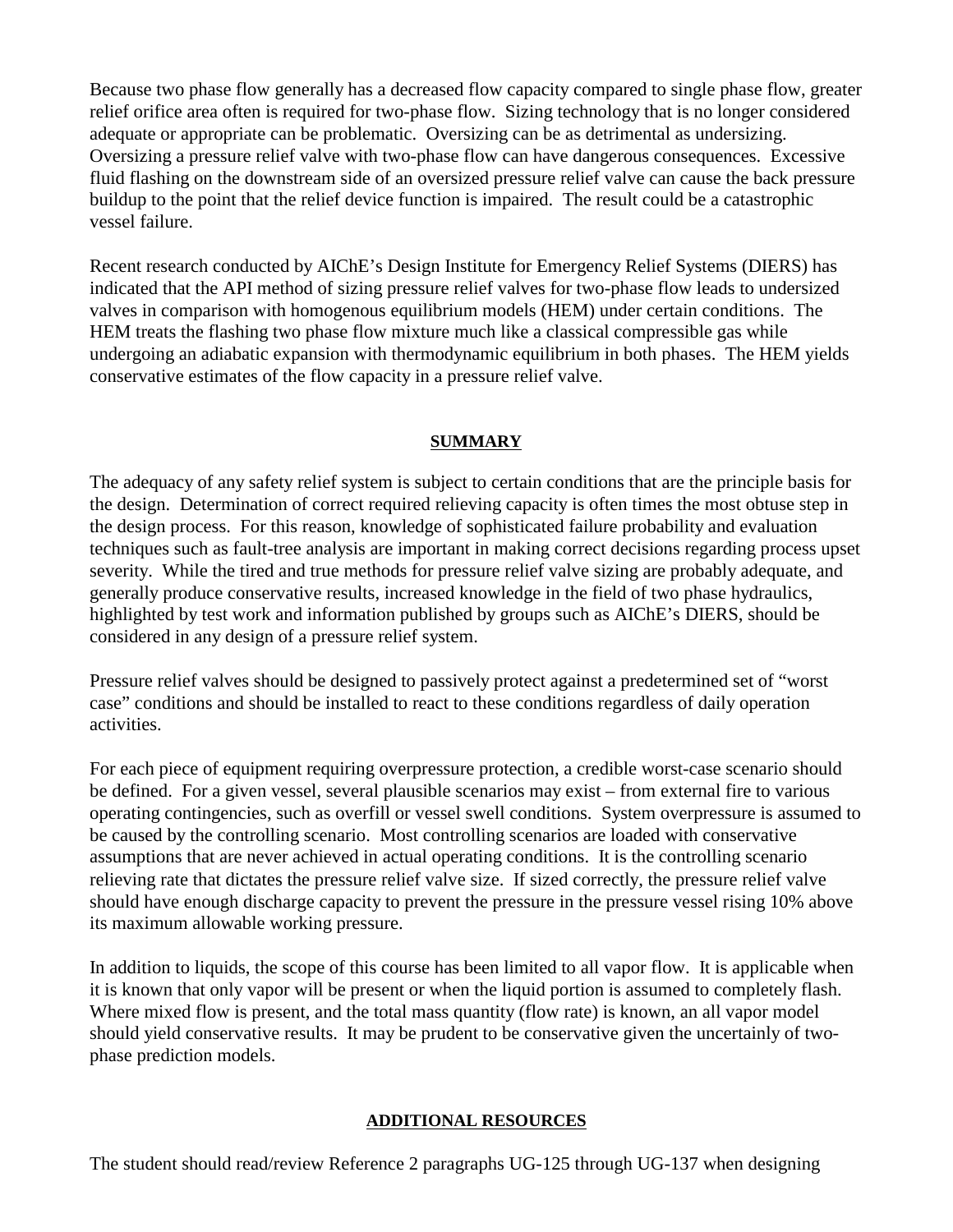pressure relief systems and selecting and sizing pressure relief valves.

The American Society of Mechanical Engineers American Petroleum Institute United Engineering Center 2101 L Street Northwest<br>
345 East 47<sup>th</sup> Street Northwest<br>
Washington, DC 20037 New York, NY 10017 www.api.org www.asme.org

Washington, DC 20037

# **GLOSSARY**

This section contains common and standard definitions related to pressure relief valves. It is in accordance with generally accepted terminology.

*accumulation –* a pressure increase over the maximum allowable working pressure (MAWP) of the equipment being protected, during discharge through the pressure relief valve, usually expressed as a percentage of MAWP. Compare with *overpressure*.

*actual discharge area –* the net area of a selected orifice which dictates the pressure relief valve relieving capacity.

*back pressure –* the static pressure existing at the outlet of a pressure relief valve due to pressure in the discharge system.

*balanced safety relief valve –* a pressure relief valve which incorporates means of minimizing the effect of back pressure on the operational characteristics (opening pressure, closing pressure, and relieving capacity).

*blowdown –* the difference between actual lifting pressure of a pressure relief valve and actual reseating pressure expressed as a percentage of set pressure.

*blowdown pressure* – the value of decreasing inlet static pressure at which no further discharge is detected at the outlet of a pressure relief valve after the valve has been subjected to a pressure equal to or above the lifting pressure.

*built-up back pressure –* pressure existing at the outlet of a pressure relief valve caused by the flow through that particular valve into a discharge system.

*chatter –* abnormal rapid reciprocating motion of the movable parts of a pressure relief valve in which the disc contacts the seat.

*closing pressure –* the value of decreasing inlet static pressure at which the valve disc reestablishes contact with the seat or at which lift become zero.

*coefficient of discharge –* the ratio of the measured relieving capacity to the theoretical relieving capacity.

*constant back pressure –* a superimposed back pressure which is constant with time.

*conventional safety relief valve –* a pressure relief valve which has its spring housing vented to the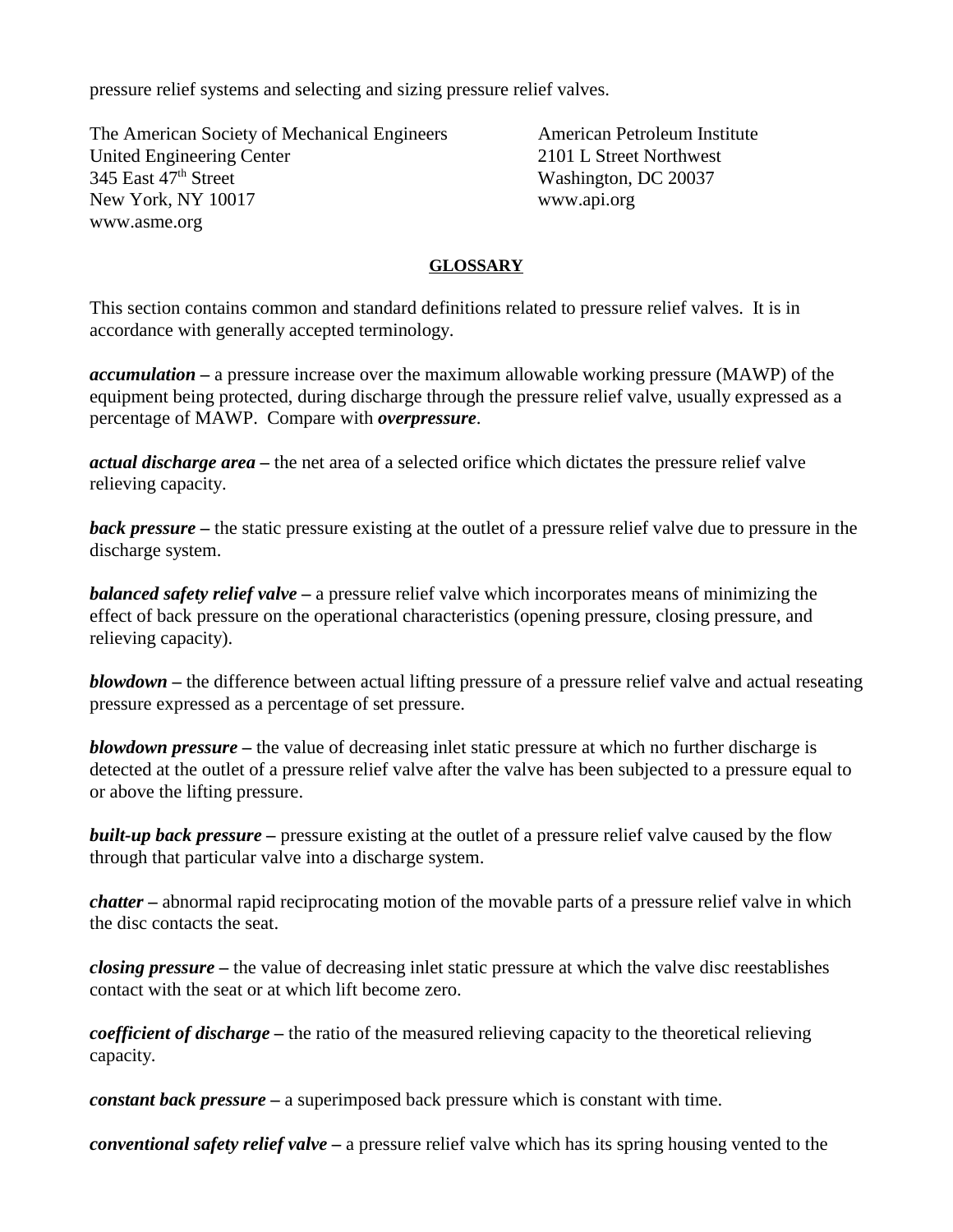discharge side of the valve. The operational characteristics (opening pressure, closing pressure, and relieving capacity) are directly affected by changes in the back pressure on the valve.

*design pressure* – the value selected for the design of equipment for the most severe condition of coincident pressure and temperature expected in normal operation, with provision for a suitable margin above these operating conditions to allow for operation of the pressure relief valve. The design pressure usually becomes the maximum allowable working pressure.

### *discharge area – see actual discharge area.*

*effective discharge area –* a nominal or computed area of flow through a pressure relief valve, contrasted to actual discharge area. For use in recognized flow formulas to determine the required capacity of a pressure relief valve.

# *flow capacity – see rated relieving capacity.*

*flow-rating pressure –* the inlet static pressure at which the relieving capacity of a pressure relief valve is measured.

*inlet size* – the nominal pipe size of the inlet of a pressure relief valve, unless otherwise designated.

lift – the actual travel of the disc away from the closed position when a valve is relieving.

*maximum allowable working pressure* – (1) the pressure determined by employing the allowable stress values of the materials used in the construction of the equipment. It is the least value of allowable pressure value found for any component part of a piece of equipment for a given temperature. The equipment may not be operated above this pressure and consequently, it is the highest pressure at which the primary pressure relief valve is set to open. (2) the maximum gage pressure permissible at the top of a pressure vessel in its normal operating position at the designated coincident temperature specified for that pressure.

*nozzle constant, nozzle coefficient* - a variable in the standard gas and vapor sizing formula which is dependent on the specific heat ratio of the fluid. See equation 6, Figure 2, or Table 8.

*operating pressure –* the service pressure to which a piece of equipment is usually subjected.

*orifice area – see actual discharge area.*

*outlet size –* the nominal pipe size of the outlet of a pressure relief valve, unless otherwise designated.

*overpressure –* a pressure increase over the set pressure of a pressure relief valve, usually expressed a percentage of set pressure. Compare with *accumulation*.

*pilot-operated pressure relief valve –* a pressure relief valve in which the major relieving device is combined with and is controlled by a self-actuated pressure relief valve.

*pressure relief valve –* a generic term for a re-closing spring loaded pressure relief device which is designed to open to relieve excess pressure until normal conditions have been restored.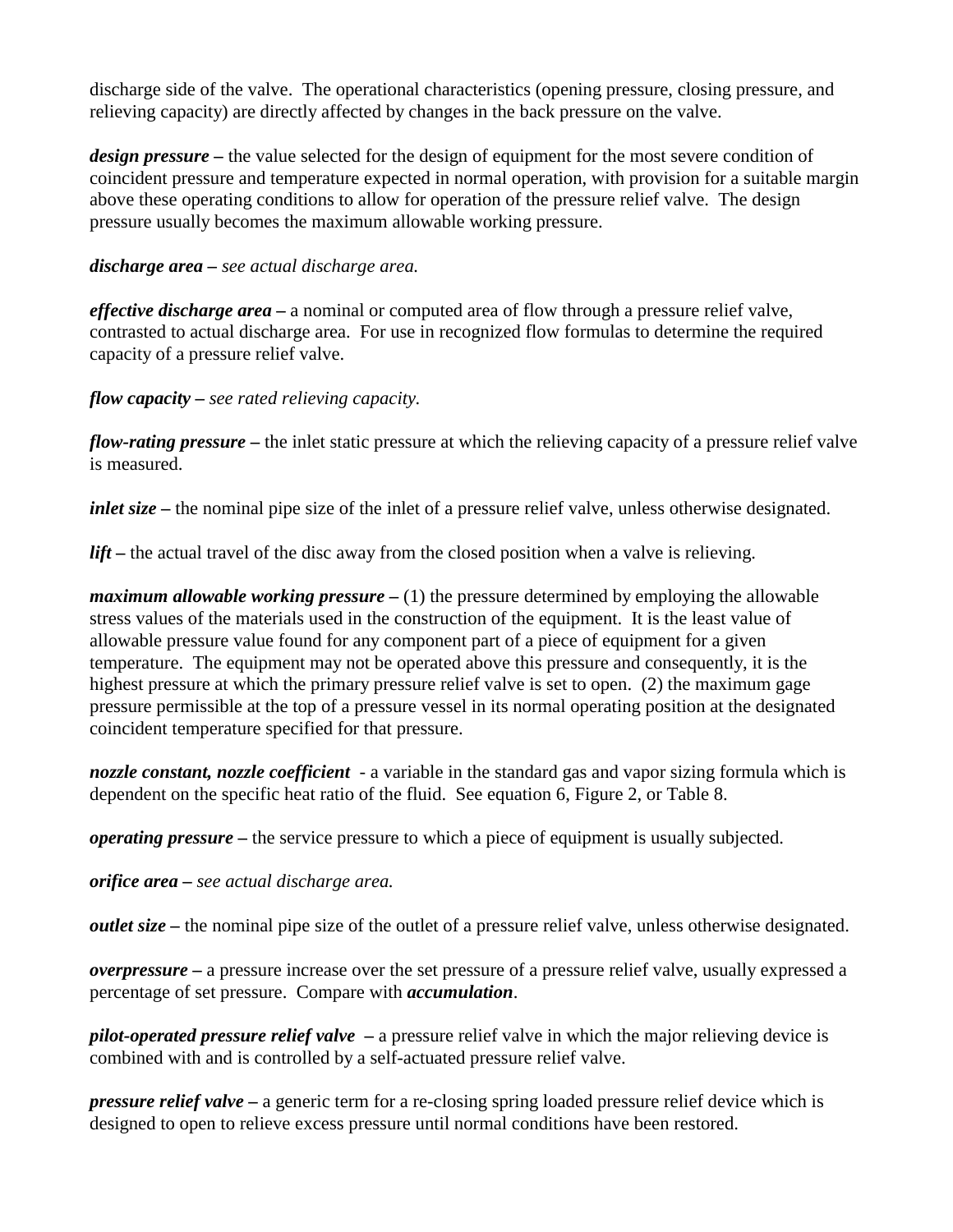*rated relieving capacity* – that portion of the measured relieving capacity permitted by the applicable code of regulation to be used as a basis for the application of a pressure relief valve.

*relief valve –* a pressure relief valve actuated by inlet static pressure and having a gradual lift generally proportional to the increase in pressure over opening pressure. It is primarily used for liquid service.

*relieving pressure* – set pressure plus overpressure.

*safety valve –* a pressure relief valve actuated by inlet static pressure and characterized by rapid opening or pop action. It is normally used for steam and air service.

*safety relief valve –* a pressure relief valve characterized by rapid opening or pop action, or by opening in proportion to the increase in pressure over the opening pressure, depending on the application. It may be used in either liquid or compressible fluid applications based on configuration.

*set pressure –* the value of increasing inlet static pressure at which a pressure relief valve begins to open.

*superimposed back pressure –* the static pressure existing at the outlet of a pressure relief valve at the time the valve is required to operate. It is the result of pressure in the discharge system from other sources.

# **REFERENCES**

- 1. Department of Labor, Occupational Safety and Health Administration, *Process Safety Management of Highly Hazardous Chemicals,* 29 CFR 1910.119, February 24, 1992.
- 2. American Society of Mechanical Engineers, ASME *Boiler and Pressure Vessel Code,* Section VIII, *Pressure Vessels,* Division 1, ASME, New York, 2001 plus addenda.
- 3. American Petroleum Institute, API Recommended Practice 520, *Sizing, Selection, and Installation of Pressure-Relieving Devices in Refineries,* Part I, *Sizing and Selection,* API, Washington D.C., 2000.
- 4. Fisher, H.G., *et al., Emergency Relief System Design Using DIERS Technology,* AIChE's Design Institute for Emergency Relief Systems, DIERS, AIChE, New York, 1992.
- 5. Quoc-Khanh, Tran and Reynolds, Melissa, *Sizing of Relief Valves for Two-Phase Flow in the Bayer Process,* Kaiser Engineers PTY Limited, Perth, Western Australia, 2002.
- 6. Hauptmanns, Ulrich and Yllera, Javier, *Fault-tree Evaluation by Monte Carlo Simulation,* Chemical Engineering magazine, January 10, 1983.
- 7. Crosby® Engineering Handbook Technical Publication No. TP-V300, *Pressure Relief Valve Engineering Handbook,* Crosby Valve Company, Somewhere, somedate.
- 8. The Crane Company Technical Paper No. 410, *Flow of Fluids through Valves, Fittings, and Pipe*,  $25<sup>th</sup>$  printing, 1991.